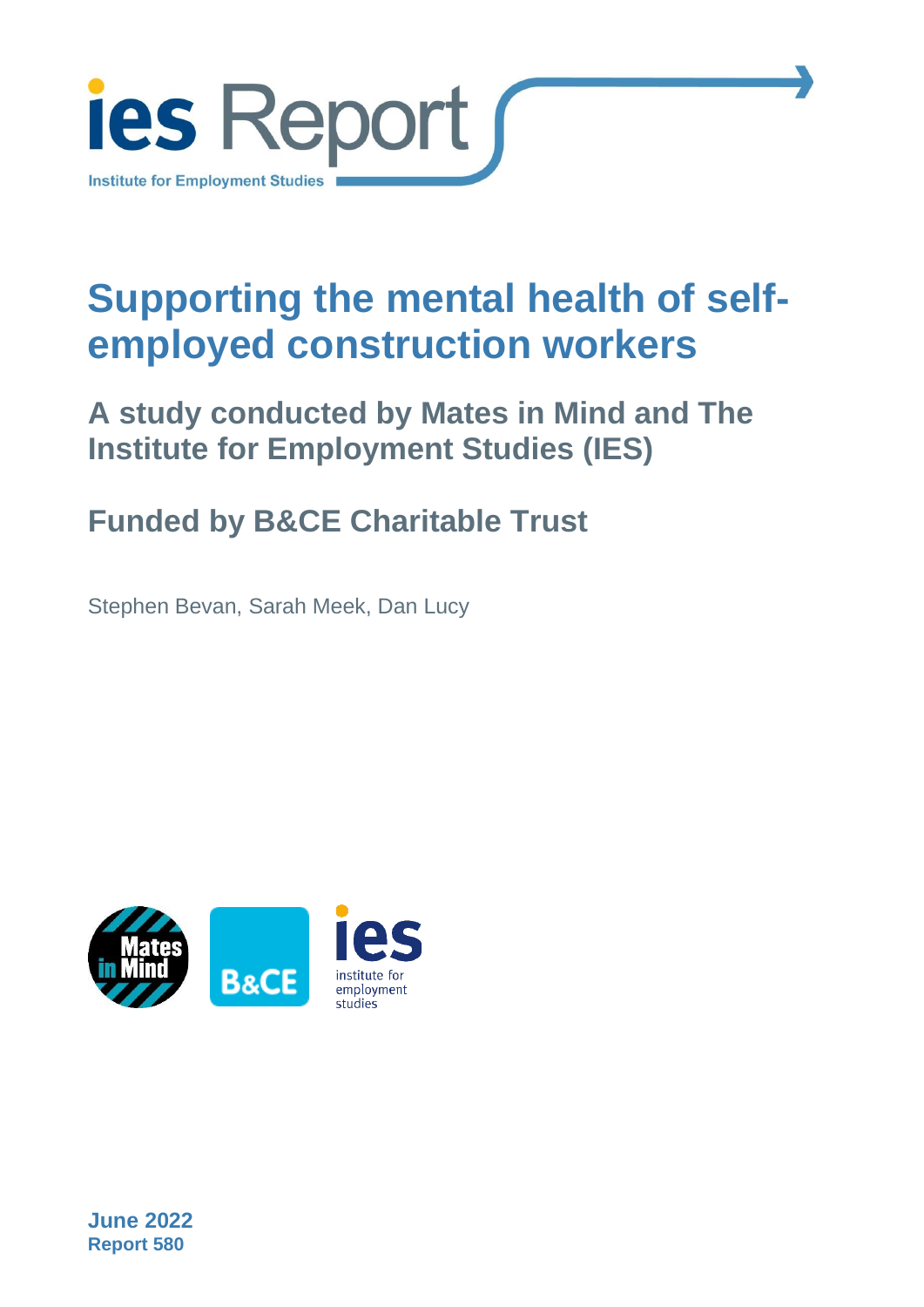#### Institute for Employment Studies

The Institute for Employment Studies is an independent, apolitical, international centre of research and consultancy in public employment policy and organisational human resource management. It works closely with employers in the manufacturing, service and public sectors, government departments, agencies, and professional and employee bodies. For 50 years the Institute has been a focus of knowledge and practical experience in employment and training policy, the operation of labour markets, and human resource planning and development. IES is a not-for-profit organisation which has around 50 multidisciplinary staff and international associates. IES expertise is available to all organisations through research, consultancy, publications and the Internet. Our values infuse our work. We strive for excellence, to be collaborative, and to bring curiosity to what we do. We work with integrity and treat people respectfully and with compassion.

#### Mates in Mind

Established in 2017 by the Health in Construction Leadership Group (HCLG) with the support of the British Safety Council, Mates in Mind charity exists to improve the mental health and wellbeing of workplaces across the UK. Mates in Mind accomplishes this by providing the skills, clarity and confidence to employers on how to raise awareness, improve understanding and address the stigma of mental ill-health within the workplace. We work with organisations of all sizes as well as supporting young apprentices entering the workplace for the first time as well as the hard-to-reach groups such as sole-traders and SMEs. Mates in Mind works across industries, focusing on construction, as well as related sectors including transport, logistics, manufacturing, and others.

### Ethnicity Terminology

The terminology used to define ethnicity remains a challenging concept and one that continues to evolve with societal shifts. IES seeks to be a learning organisation; as such we are adapting our practice in line with these shifts. We aim to be specific when referring to each individual's ethnicity and use their own self-descriptor wherever possible. Where this is not feasible, we are aligned with Race and Disparity Unity (RDU) which uses the term 'ethnic minority' to refer to all ethnic groups except White British. RDU does not use the terms BAME (Black Asian and Minority Ethnic) or BME (Black Minority Ethnic) as these terms emphasise certain ethnic groups and exclude others. At the time of this publication, we have opted to use the RDU terminology where appropriate.

Institute for Employment Studies City Gate 185 Dyke Road Brighton BN3 1TL UK

Telephone: +44 (0)1273 763400 Email: askIES@employment-studies.co.uk Website: www.employment-studies.co.uk

Copyright © 2022 Institute for Employment Studies

IES project code: 6033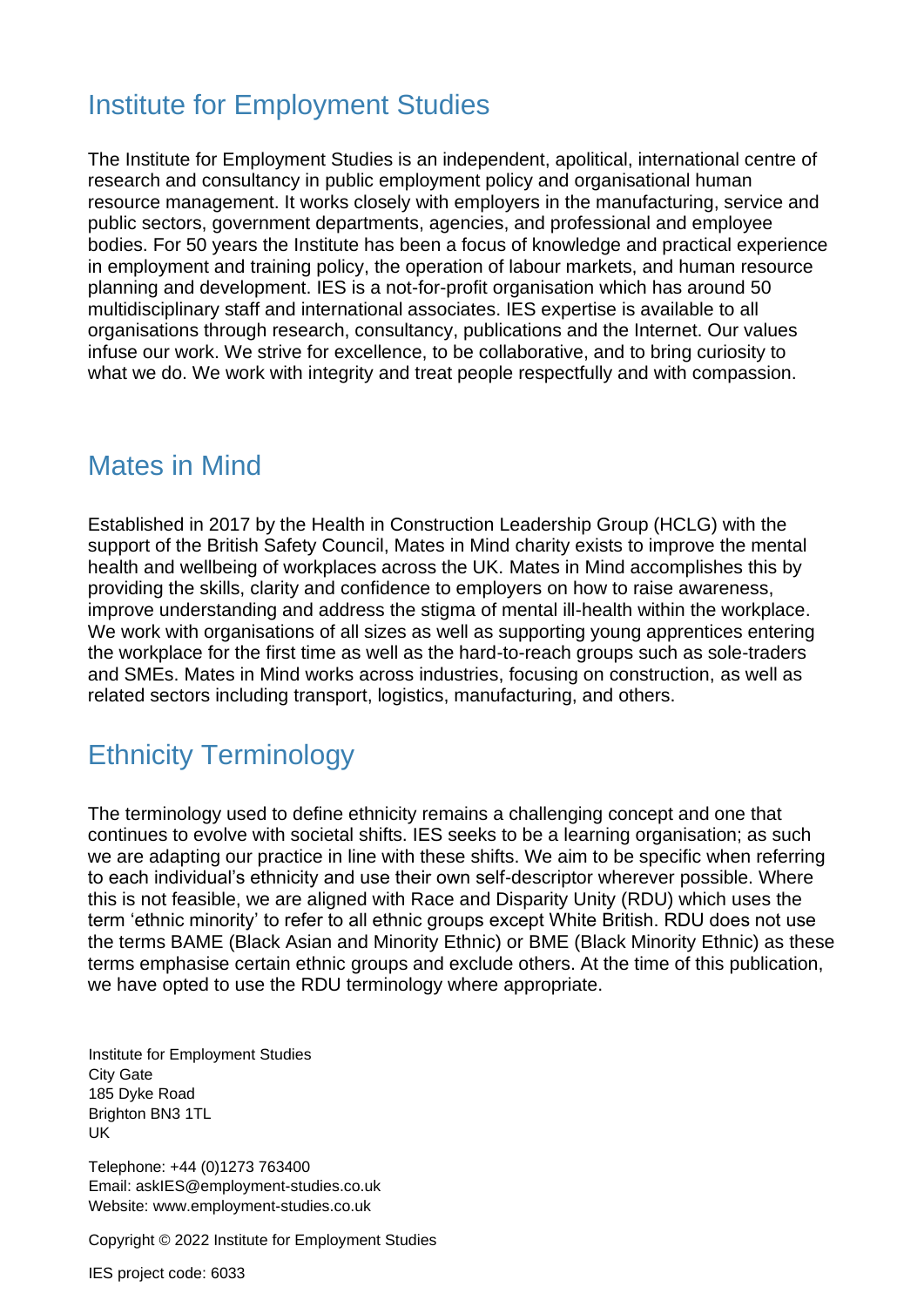### Acknowledgements

With thanks to B&CE Charitable Trust for their support through the Occupational Health Award 2021.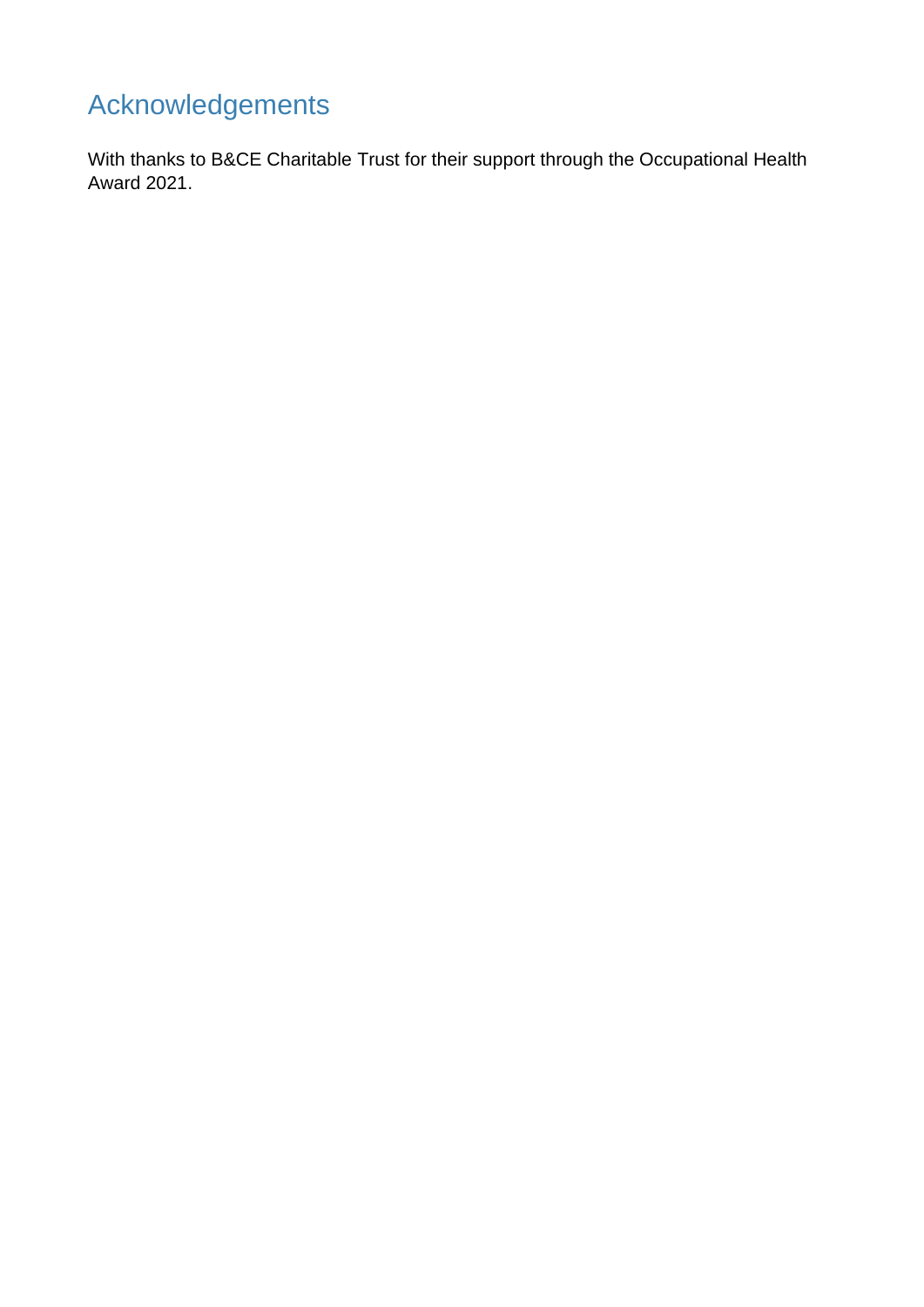### **Contents**

| 1              |                                        |  |  |
|----------------|----------------------------------------|--|--|
|                | 1.1                                    |  |  |
| $\overline{2}$ |                                        |  |  |
|                | 2.1<br>2.2<br>2.3                      |  |  |
| 3              |                                        |  |  |
|                | 3.1                                    |  |  |
| 4              |                                        |  |  |
|                | 4.1<br>4.2<br>4.3<br>4.4<br>4.5<br>4.6 |  |  |
| 5              |                                        |  |  |
|                | 5.1<br>5.2<br>5.3<br>5.4<br>5.5        |  |  |
|                | <b>Appendix 1</b>                      |  |  |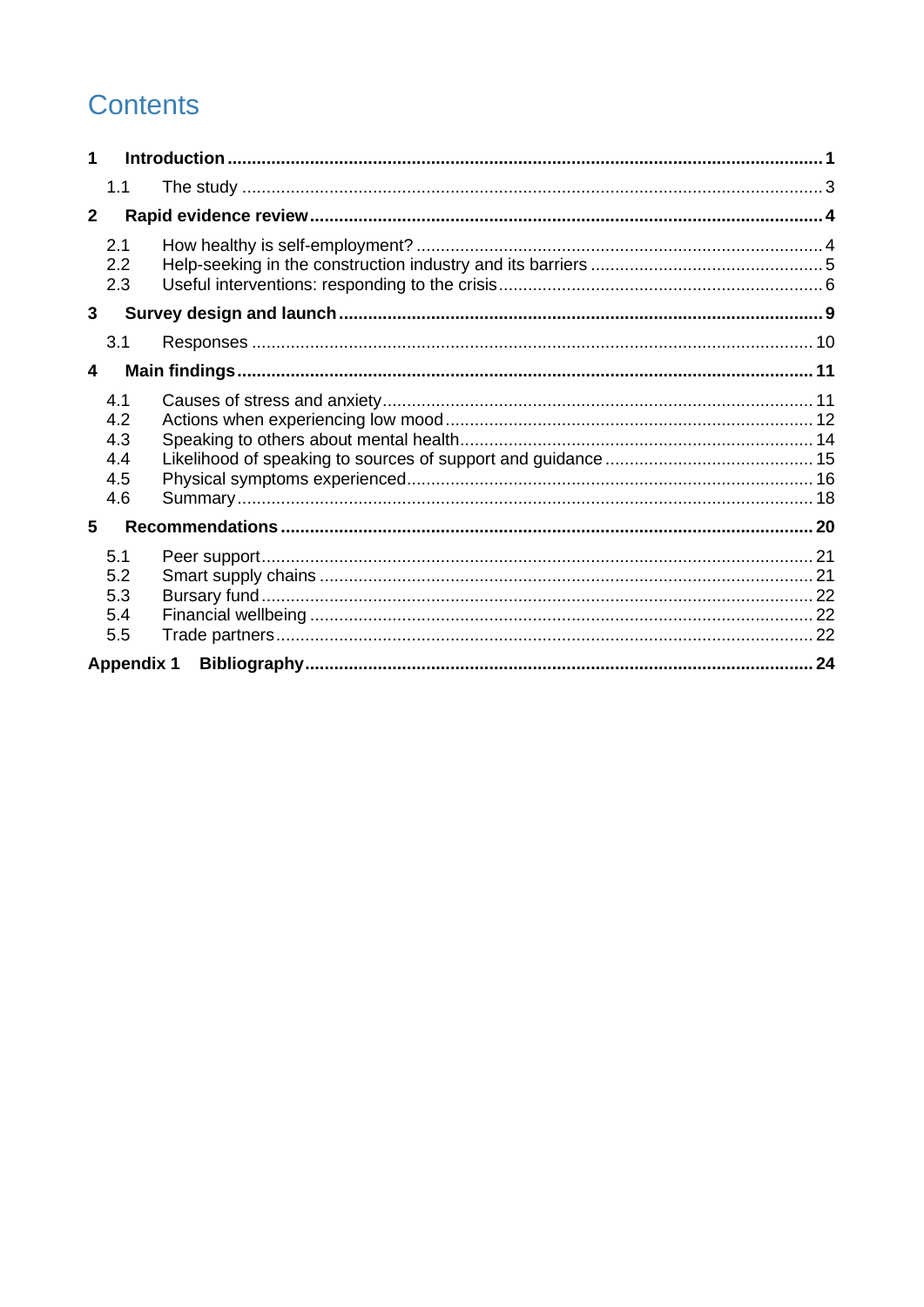### <span id="page-4-0"></span>**1 Introduction**

The health, safety and wellbeing of construction workers has been a major focus of government and employer attention in recent years because of its safety-critical nature. A sign of the success of this focus is that fatal incidents in the sector are now at their lowest level. However, data from the Health and Safety Executive (HSE) show that workers in the UK construction sector still experience higher rates of work-related ill-health and nonfatal injuries than in most other sectors of industry. One area which has only recently received dedicated attention is the mental health of workers in construction. Recent data suggests that 97 per cent of construction workers felt stressed at least once in the last year and that 26 per cent had considered taking their own lives in 2019. Office of National Statistics (ONS) data shows that more than 1,400 construction workers took their own lives between 2011 and 2015 but the number could be even higher. The rate of suicide in construction is more than three times the national average for men, with more than two construction workers taking their own life every working day. For men working in skilled trades, the highest risk was amongst those in building finishing trades who had more than double the suicide risk of the male national average.

The Mates in Mind charity in the UK has provided a welcome focus on the psychological wellbeing of construction workers and its work has highlighted some of the gaps in research evidence about the best ways to improve mental health, as well as the workers who remain 'hard to reach'. Foremost amongst these are self-employed construction workers. Research on the mental health of self-employed workers is contradictory. Some studies show that self-employed people appear to be more motivated and engaged with their work, have high job satisfaction and higher mental wellbeing compared with other groups because they exercise larger amounts of control and autonomy in their work. However other studies show that self-employment can be detrimental to mental health. High economic insecurity, low support, high workloads, and long working hours can have negative effects on mental health. In addition, the tendency for some self-employed people to work very long or irregular hours can also have a detrimental effect on family life, which also affects mental wellbeing negatively. Many of these factors are likely to have been exacerbated by the Covid-19 pandemic as many self-employed workers have been ineligible for many of the government support packages.

Whilst an increasing proportion of employed workers in construction have access to mental health services, a large proportion of self-employed construction workers have access to no such support and, as a result, remain an especially vulnerable group. For those who do have access to some support, this may well be inconsistent and sporadic as it likely varies from job to job. More generally, very little is known about their support needs nor about the best way to reach those whose needs may be greatest.

In response to these pressures, the construction industry's efforts to tackle mental health and wellbeing at work have intensified in recent years. The demographics of the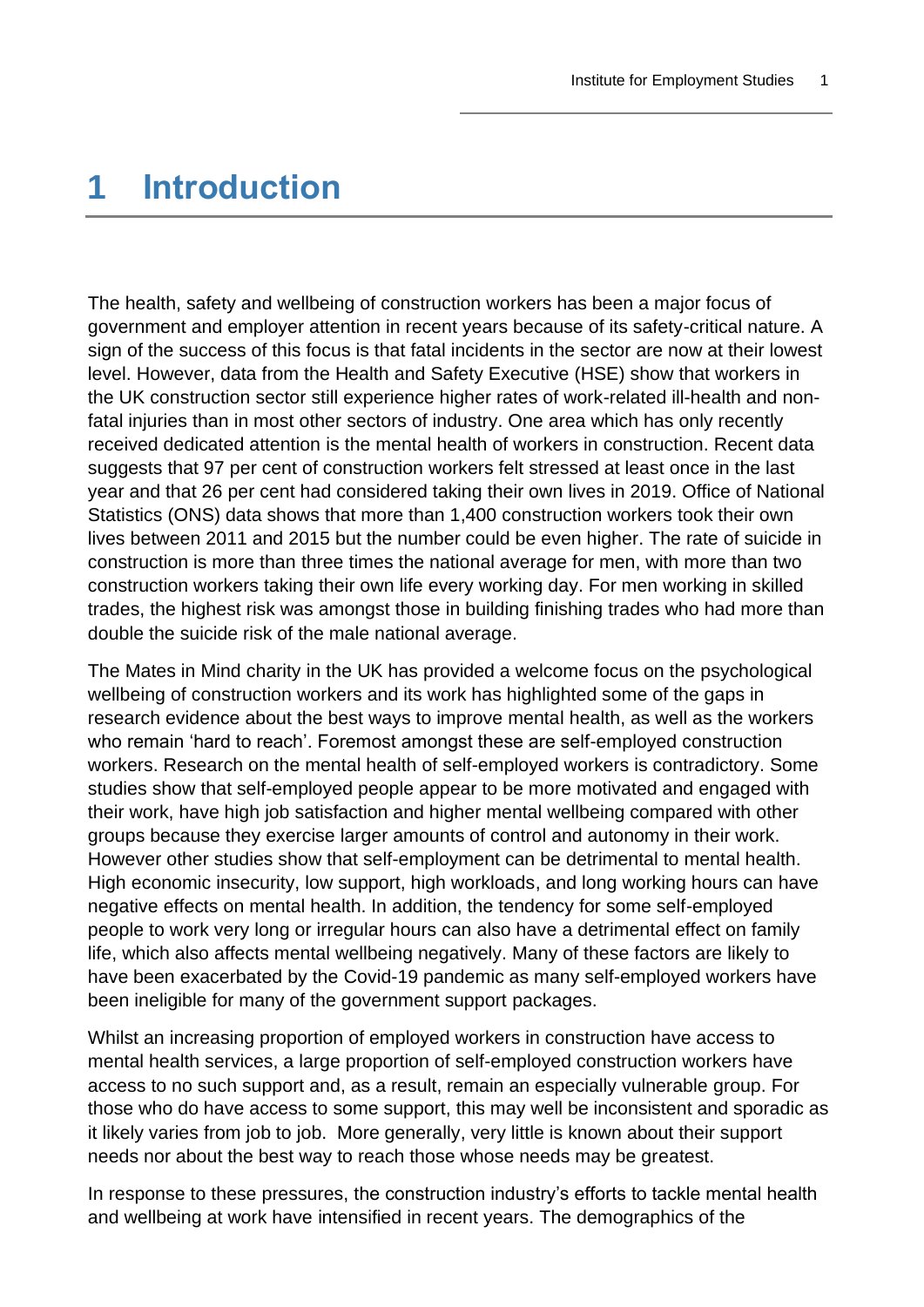construction workforce dictate that this is a priority. Relative to other sectors, there is a predominance of workers who are largely young, male, with relatively low educational attainment and poor job security - all risk factors for mental illness and even self-harm and suicide. ONS statistics show alarming trends in this respect (ONS, 2015). Tackling this requires a thoughtful and empathetic approach because stigma and cultural norms can deter distressed individuals from speaking out (Kotera et al, 2019) and serious mental health problems can go unnoticed by colleagues in the run up to sometimes tragic events.

Construction businesses have become increasingly aware that mental health problems can be debilitating, even in their milder forms and can significantly affect both the quality of working life and wider wellbeing and safety on site. Sickness absence attributable to mental illness is another obvious concern and some short-term absences can easily become long-term if problems remain unidentified and/or untreated. Under-reporting of mental health problems due to stigma hinders the ability of businesses to estimate the extent of the challenge and constrains their capacity to calculate accurate costs. More broadly it is important that sites are operated by a motivated and undistracted workforce who feel their wellbeing is of concern to their managers and colleagues. In addition, the industry needs to remain attractive to younger cohorts who are more mental health-aware than the generations preceding them. Increased openness about mental health generally goes hand-in-hand with an expectation that support will be offered. Preventative action is also necessary: known stressors in the industry which can contribute to poor work-life balance and financial pressures need to be openly acknowledged and addressed.

In recent years, many large contractors in the construction sector have re-focused their occupational health (OH) provision, to respond to the growing awareness that traditional health and safety measures have sometimes underemphasised the risks and consequences of poor mental health in the workforce. However, most construction companies are not large corporations with the resources to do this and many operate from disadvantageous positions in the supply chain. Not all will benefit from increased efforts of larger contractors to extend OH provision to their suppliers. Furthermore, many self-employed construction workers and micro businesses work on domestic jobs or small sites, isolated from changes in the wider industry. These individuals are hard to reach, despite the best efforts of charities and NGOs such as Mates in Mind and Business in the Community (BITC).

The impact of Covid-19 on the mental health of the working age population has been examined closely across sectors and occupations, and construction workers (and their families) have been exposed to increased pressure, disruption and uncertainty. There was confusion early on in the lockdown about the status of construction workers (eg, whether they were deemed 'essential' or 'key' workers or not) who were reported to be travelling in packed tube trains to work and unable to access alternatives to public transport. Despite employer efforts to enforce social distancing measures, some employees complained they were being forced to go to work despite feeling unsafe<sup>1</sup>. The

<sup>1</sup> [https://www.bbc.co.uk/news/av/uk-52028590/coronavirus-huge-issue-of-social-distancing-on-construction](https://www.bbc.co.uk/news/av/uk-52028590/coronavirus-huge-issue-of-social-distancing-on-construction-sites)[sites](https://www.bbc.co.uk/news/av/uk-52028590/coronavirus-huge-issue-of-social-distancing-on-construction-sites)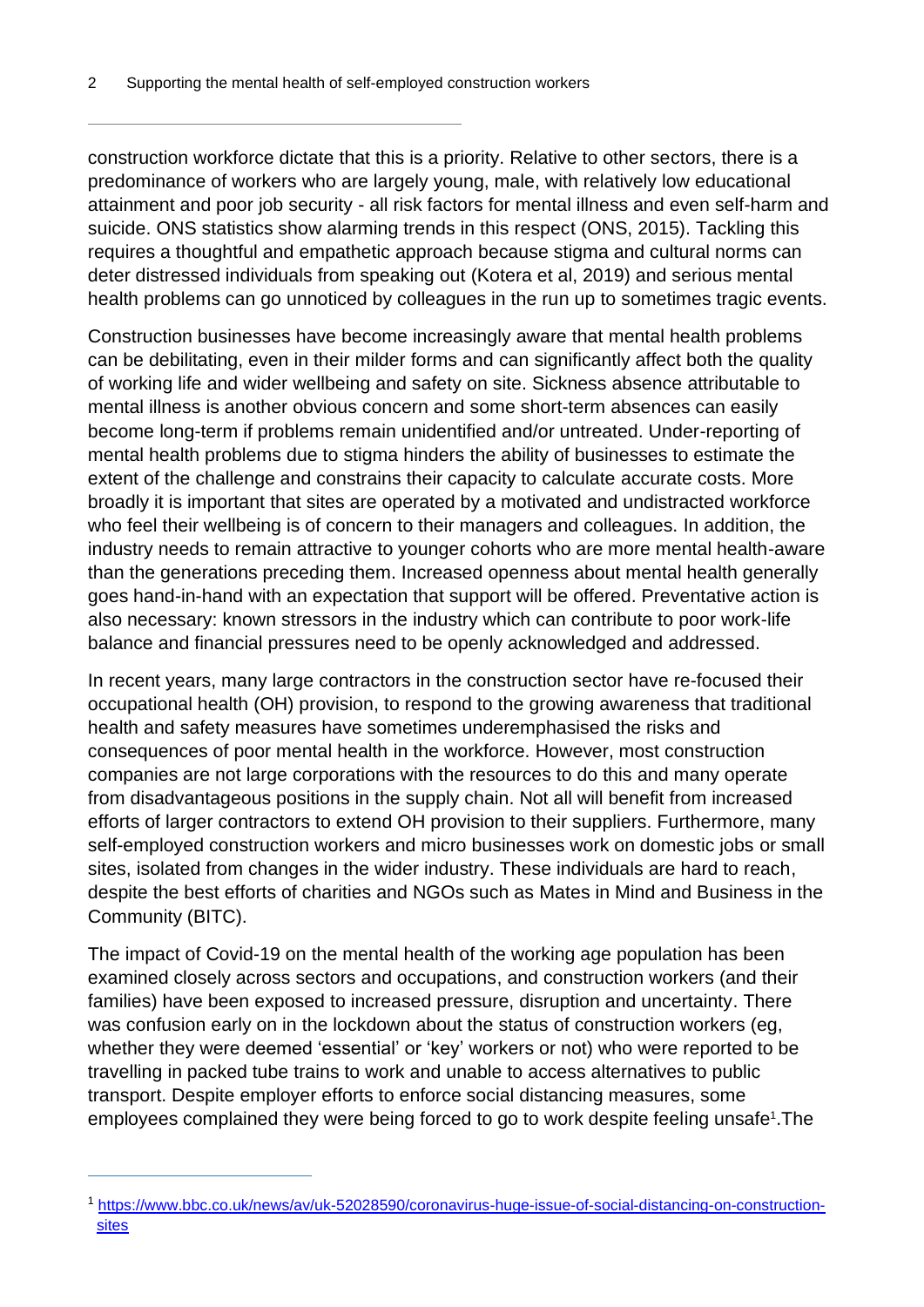crisis brought fresh work-life challenges for those caring for children at home or looking after someone vulnerable. Notably, the Construction Industry Training Board (CITB) urged supervisors to take a flexible approach particularly during the period of school closures. A particularly alarming observation, according to ONS data, is that men working in construction were among those most likely to die of the virus<sup>2</sup>.

### <span id="page-6-0"></span>**1.1 The study**

The aim of this project has been to provide evidence-based recommendations for practical tools which can be used to support self-employed construction workers who need mental health support. There have been four stages to the project:

- A rapid evidence review. A desk-based exercise looking at recent literature on the mental health needs of the self-employed, examples of successful interventions to engage self-employed people in construction and other sectors, and data to inform the development of a short online questionnaire.
- Survey of self-employed construction workers. The design of an accessible questionnaire which identifies levels of mental health using a validated scale (eg GAD7). It aimed to collect data on sources of stress and anxiety, identify the sources of support and advice already used by these workers and capture data on their preferences for information support, education, and other resources (and their likelihood of using them).
- Qualitative interviews. A small number of follow-up interviews with survey respondents to explore the drivers of mental health, sources of work pressure, distress and anxiety, their coping mechanisms and factors which trigger help-seeking behaviour. We also explored the best ways to provide support for those experiencing mental health problems.
- Analysis and reporting. Presentation of the survey and interview findings in a written report, a webinar and a conference presentation to summarise the nature of the mental health problems faced by self-employed construction workers.

This report brings together the results of this project and sets out some practical recommendations for action for a number of stakeholders.

<sup>2</sup> [https://www.insidehousing.co.uk/news/news/care-workers-and-construction-workers-among-professions](https://www.insidehousing.co.uk/news/news/care-workers-and-construction-workers-among-professions-with-highest-covid-19-death-rates-66382)[with-highest-covid-19-death-rates-66382](https://www.insidehousing.co.uk/news/news/care-workers-and-construction-workers-among-professions-with-highest-covid-19-death-rates-66382)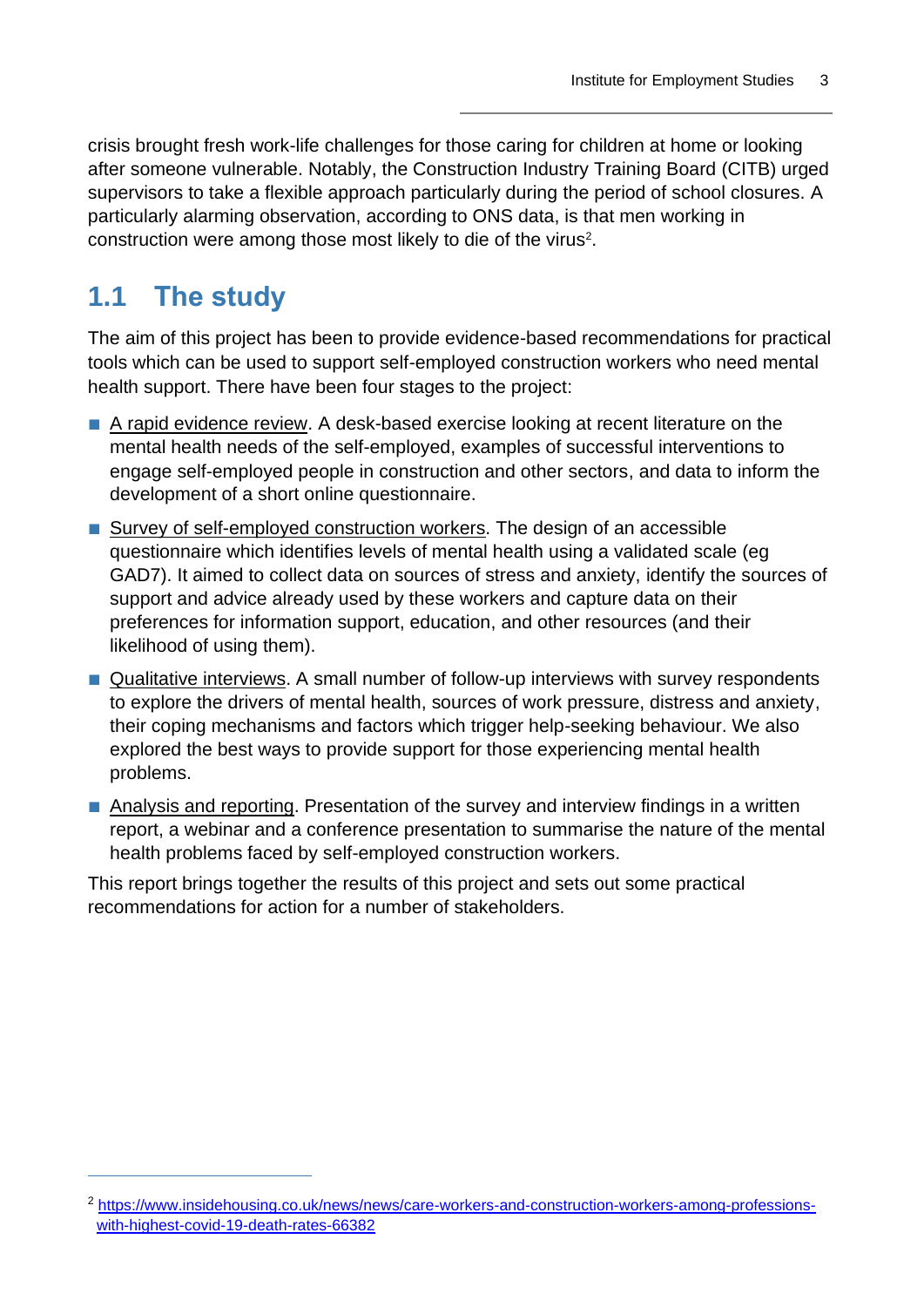## <span id="page-7-0"></span>**2 Rapid evidence review**

If we are to examine the factors which contribute to poor mental health among selfemployed construction workers (and to identify the kinds of support which they may use) it is important to understand more about the nature of the work in this sector, and the ways in which it may affect psychological wellbeing. We conducted a rapid evidence review to identify previous research which can illuminate these questions. We used online searches via university databases and accessed both published and unpublished (grey) literature from the UK and, where relevant, internationally. The review identified several studies conducted mostly in the last 10 to 15 years and, for the purposes of this report, we have grouped the literature into three main categories:

- Papers which explore the nature of self-employment in construction and whether this exposes construction workers to particular stressors not found so frequently in other settings.
- Papers which examine some of the barriers to 'help-seeking' in construction work or among construction workers.
- Papers which offer insights into the interventions which might successfully offer mental health support to self-employed construction workers or, at least, the criteria such interventions would need to satisfy to be successful.

Below is a short summary of the headline findings from our evidence review. A full list of references to the papers cited appears in Appendix 1.

#### <span id="page-7-1"></span>**2.1 How healthy is self-employment?**

The entrepreneurial aspects of self-employment and freelance working are often thought of as major contributors to positive motivation and wellbeing. To a large extent, this assumption is supported by some empirical evidence, showing that many self-employed people experience more autonomy, control, self-determination, discretion and freedom in their jobs (Nordenmark et al., 2012; Stephan & Roesler, 2010). Several studies show that the self-employed can appear to be more motivated and engaged with their work (Dijkhuizen, Gorgievski, van Veldhoven & Schalk, 2016), which could account for common findings of higher job satisfaction (Binder & Coad, 2013; Meager, 2015), life satisfaction (Andersson, 2008) and mental wellbeing (Crum & Chen, 2015; Stephan & Roesler, 2010), compared to some other groups of workers.

Other studies show, however, that healthier people are more likely to choose to go into self-employment, while being self-employed by itself is not particularly beneficial for health (Rietveld, Van Kippersluis, & Thurik, 2015). High economic insecurity (Annink, Gorgievski, & Den Dulk, 2016), low support, high workloads and long working hours (Hyytinen &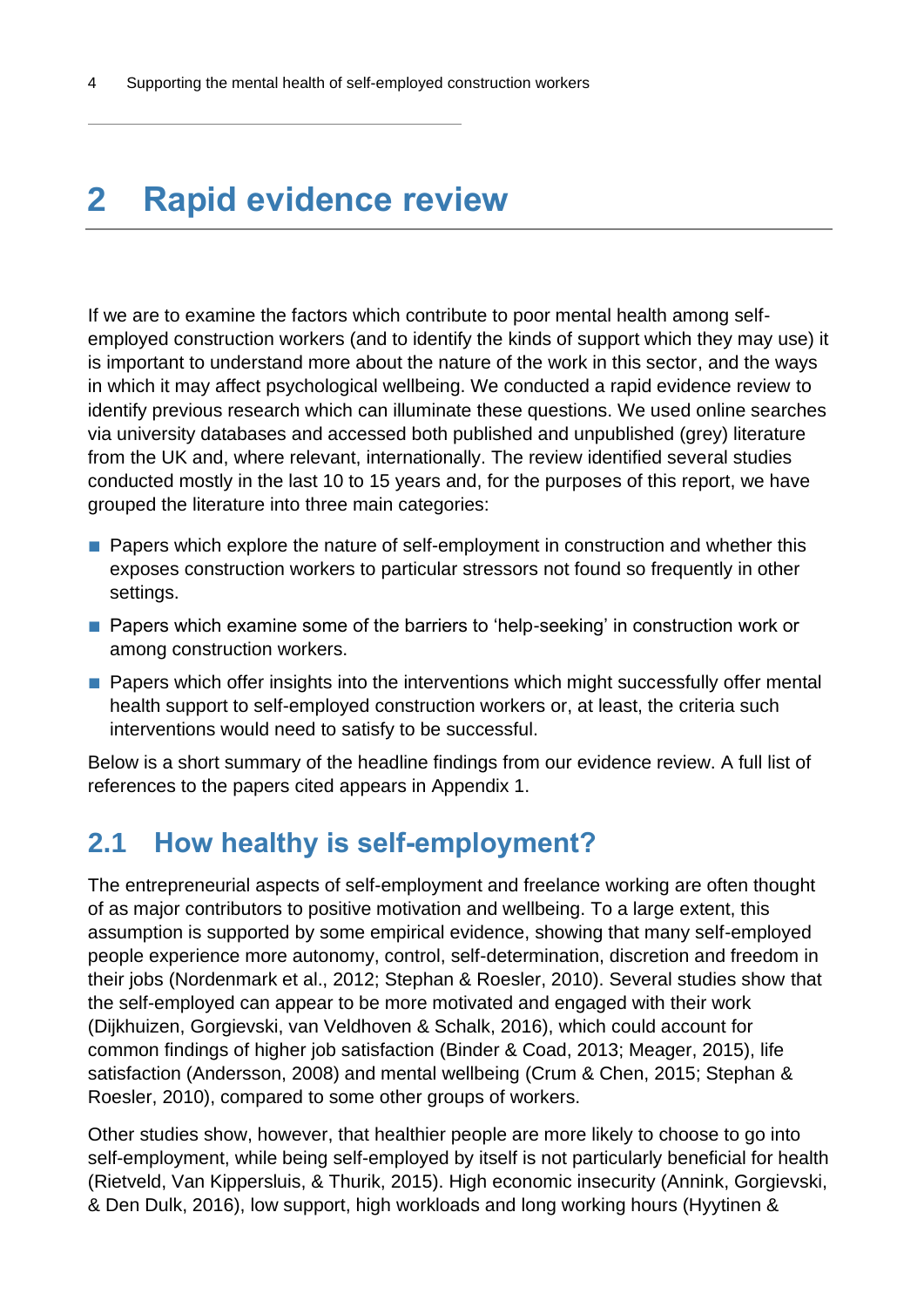Ruuskanen, 2007; Nordenmark et al., 2012) may all have negative consequences for the mental wellbeing of self-employed workers. In addition, very high (perhaps excessive?) work-commitment may also lead to insufficient energy or attention being devoted to other important domains of life (eg family), which can affect mental wellbeing negatively (Binder & Coad, 2013).

Some have argued that the core features of construction work, which can offer rewards but can also be damaging to mental health, are structural and hard to change (Sherratt, 2018). For example, hours on UK construction sites can often be excessively long, the process of competitive tendering for winning projects can create an unstable work environment reliant on subcontracting and (as we have seen during the Covid-19 pandemic) long and unpredictable supply chains, and a transient and fragmented workforce, all managed through bonus and payment schemes that encourage intensive work practices to incentivise project completion. For many in the construction workforce, not being able to look much beyond the next job or project, the potential for employment uncertainty to negatively influence worker health is clear (Eaves, 2019). Taken together these factors can create multiple, often cumulative stressors within construction work (Beswick et al 2007; Cunradi et al 2009; Gevaert et al, 2018). This has led some to conclude that the nature of work in the UK construction industry is almost inevitably to the detriment of construction worker health, especially when other factors are taken into account. For example, the need to be responsible for the safety of others; working in dangerous conditions (Beswick et al 2007); managing rapidly changing tasks; high physical demands; managing or mitigating the effects of cost pressures; shortages of materials; the need to make difficult decisions without sufficient information; low job control and the low levels of social support frequently found on construction sites (Boschman et al 2011). That said, there have also been some innovative initiatives to shape the design of work, in particular working patterns, which have proved to have beneficial impacts in terms of reducing the amount of working beyond contracted hours and having the time available to manage one's own wellbeing (Timewise, 2021).

#### <span id="page-8-0"></span>**2.2 Help-seeking in the construction industry and its barriers**

One significant challenge which has been recognised in a more enlightened era of mental health literacy is that, even when support and resources are available to workers, many appear reluctant to access them. Unsurprisingly, the male-dominated nature of the construction industry has guided research interest towards the effect of masculinity on help-seeking behaviour in the sector (Courtney, 2000; Du Plessis et al, 2009; Seidler et al., 2016). Prior to the Covid-19 pandemic, the ONS (2019) found that 82 per cent of the UK construction workforce were male. Several studies have found that men in maledominated workplaces are also more likely to endorse restrictive masculine norms associated with more negative attitudes toward help-seeking (Houle et al., 2015, cited in Mahalik and Dagirmanjian, 2019; Stergiou-Kita et al, 2015; Vogel et al, 2016) and more likely to view asking for help for emotional problems as a sign of weakness or failure (Clement et al, 2015). Traditionally male attitudes to help-seeking has been found to impact worker coping strategies in male dominated industries such as construction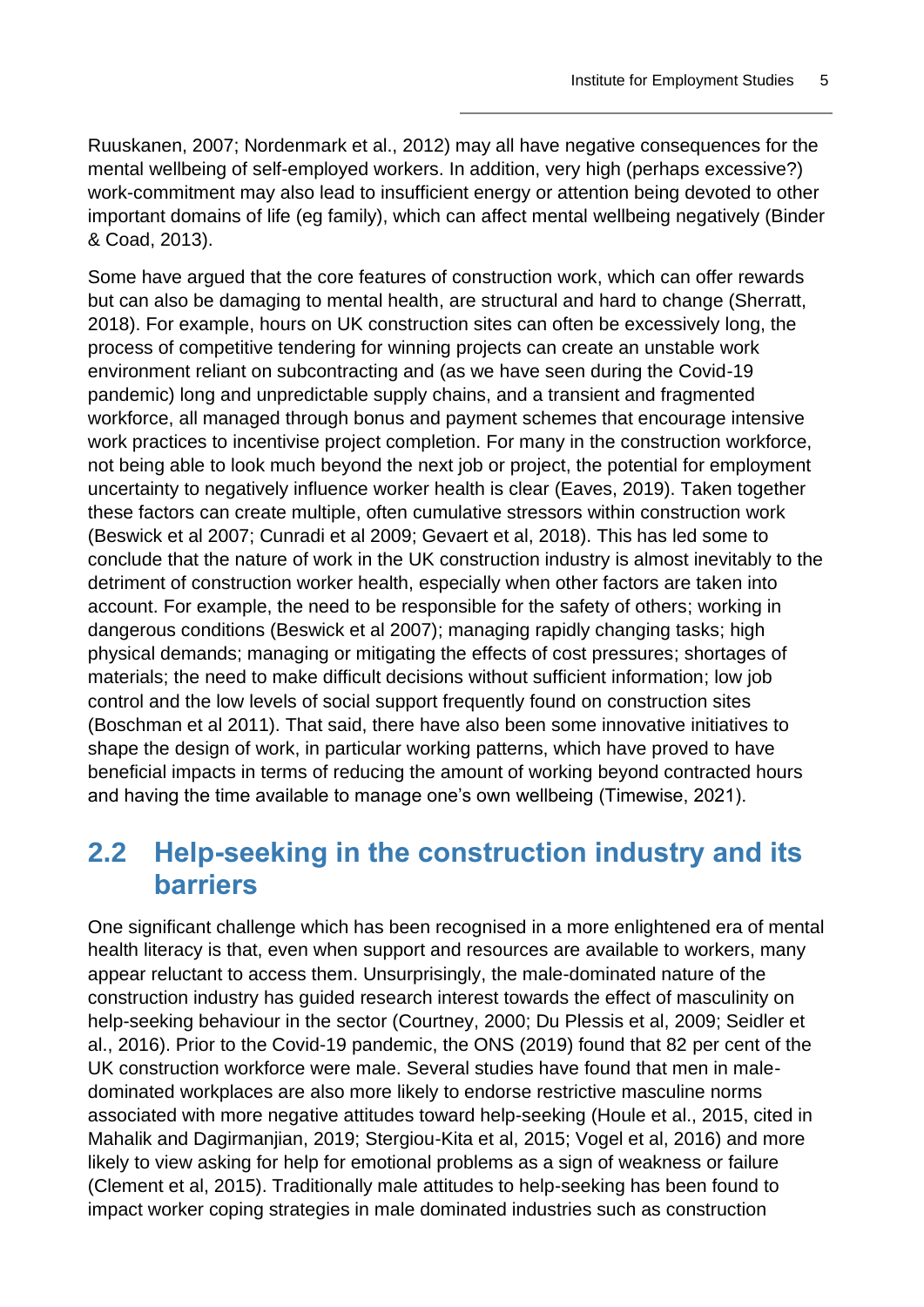because 'traditional notions of masculinity means that men believe it is necessary to endure pain and conceal mental health issues to display 'toughness', reliability and 'prove' their worth' (Wong et al., 2016 cited in Powell et al, 2018, p.323; Iacuone, 2005; Ankrah et al 2009). As a consequence, some construction workers 'accept risks and endure pain without complaint in the workplace' which may influence help seeking behaviour and negatively impact wellbeing (Stergiou-Kita et al., 2015).

Asking for help and receiving suitable support or treatment for mental health conditions is crucial to the prognosis of such a disorder, and despite the seriousness of mental illness and suicide, common barriers to seeking mental health through the lens of masculinised behavioural standards are still tangible (Lighthouse Club, 2021). The Mind Matters campaign launched in 2017 by Construction News, reported the following: '30 per cent of construction workers have taken time off from work due to mental health problems', yet '60 per cent did not tell their boss that the reason for absence was due to those mental health problems' (Alderson, 2017, cited in Kotera, Green and Sheffield, 2019) A quarter of the construction workers in this study had considered suicide; 90 per cent of the construction workers who have considered suicide or have known someone who committed suicide, did not ask for support. Further, the majority also reported the 'reason for not turning to their employer was shame' (Alderson, 2017, cited in Kotera, Green and Sheffield, 2019). Therefore, the cultural prevalence of the 'masculine' character appears to offer a direct link to poor mental wellbeing and mental ill-health in the industry and contributes to apparently widespread reluctance to engage in help-seeking behaviour (Carmichael, Fenton, Roncancio, Sing, M & Sadhra, 2016). In a culture of self-stigma and negative attitudes toward men's help-seeking and engagement with employers' mental health frameworks, encouraging take up of mental health services in larger employers remains a difficulty. This challenge is amplified when self-employed construction workers, or those working in small partnerships or 'micro' firms are considered.

#### <span id="page-9-0"></span>**2.3 Useful interventions: responding to the crisis**

Understanding factors that inhibit help-seeking behaviour in construction workers is fundamental when developing and implementing interventions, aimed at improving mental health and wellbeing of construction workers in the UK. Therefore, the desire to improve employee wellbeing has become the basis of many organisational interventions and in the last few years, the construction industry has seen a surge in workplace wellbeing interventions. The HSE (cited in Campbell and Gunning, 2020) have argued that principal contractors and larger employers are responsible for giving more priority to the prevention and assessment of psychosocial risks at work, ensuring that adequate support and welfare facilities are available. High-quality, stable and supportive relationships between all colleagues are vital to creating an environment where employees can thrive and where mental health literacy is high and help seeking behaviour is safe and encouraged (King and Lamontagne, 2021).

Whilst there has been an attempt to improve employee wellbeing, the success of these strategies is limited to an organisational level, as no workforce is identical, a one-size-fits-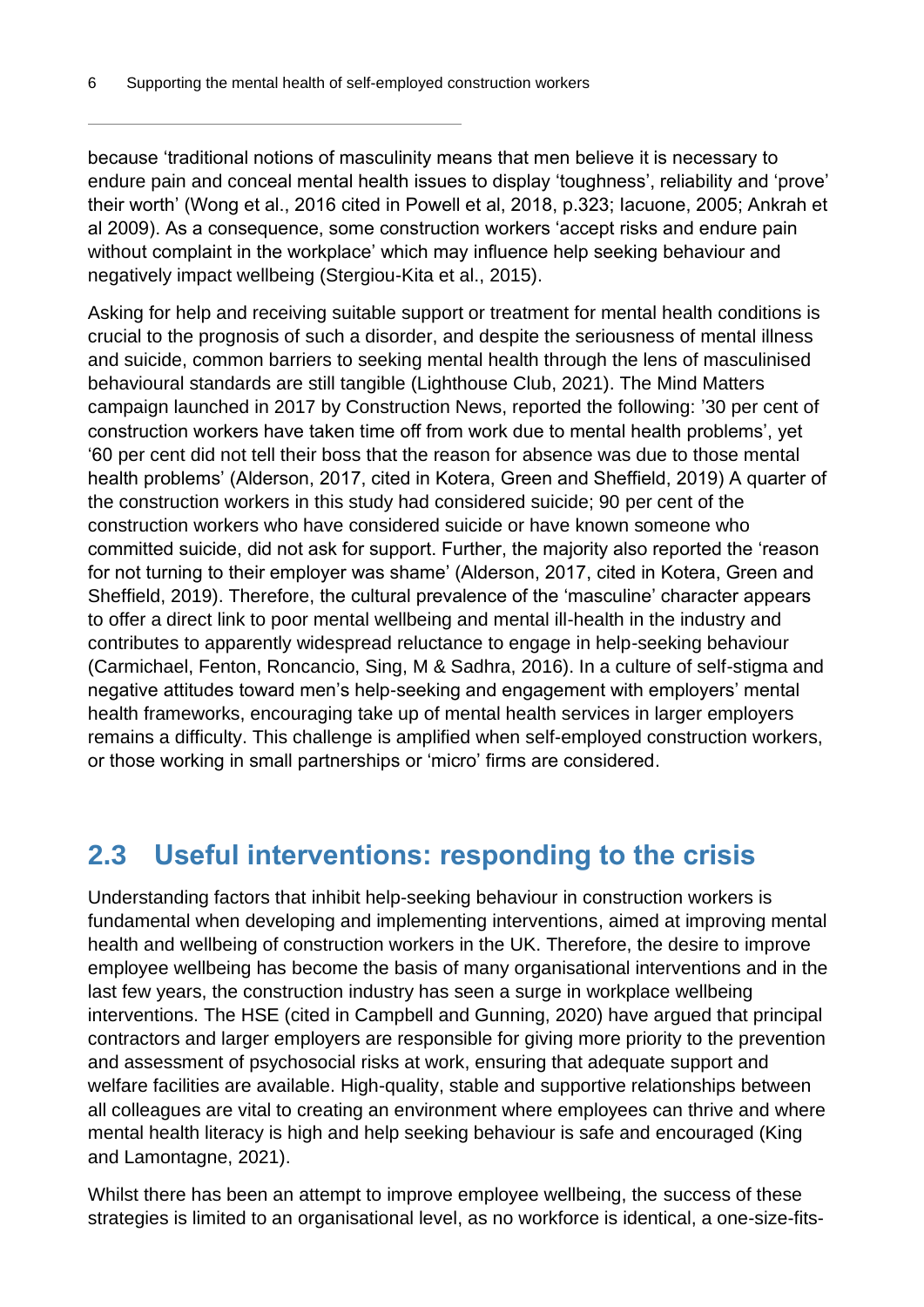all approach for support infrastructure for employed and self-employed construction workers is unlikely to yield the desired outcomes. As for sole traders and those working in smaller firms, strategies to improve mental health and wellbeing have proven difficult to implement. Findings from The Construction Industry Training Board (2021) Mental Health and Wellbeing Research found smaller companies may find it more difficult to support the mental health and wellbeing of employees as they are less likely to have the structures and policies in place to address these issues. The 2019 CIOB survey (cited in CIOB, 2021) found the majority of the 56 per cent of survey respondents, who said that their business had a policy in place for mental health, came from larger businesses. In contrast to this finding, 49 per cent of employees from microbusinesses (with fewer than 10 employees) and 40 per cent of employees from small-sized businesses (10–49 employees) reported that their business did not have a mental health policy. It is evident that there is a growing need to recognise that some groups in the construction industry are more at risk: the self-employed and smaller construction companies who currently slip through the safety net of workplace mental health policies. According to ONS data, selfemployment jobs by industry, sourced from the Labour Force Survey (cited in ONS, 2021) there was a decrease of 92,000 (11.2%) self-employed construction workers compared with 2019. It is likely that a proportion of this reduction can be accounted for by 'high stress, work uncertainty, long hours and financial pressures more commonly than larger companies', yet with reduced access to workplace mental health policies (CIOB, 2021, p.19)

In order to tackle mental health and wellbeing within the construction industry, there is a growing census for increased wellbeing provisions being made available for construction workers. Investment in wellbeing strategies such as 'Help inside the hard hat' (2021) campaign provides proactive support to the construction community including a 24/7 Construction Industry helpline. This growing availability of online or telehealth services offers an opportunity to engage in ways that minimise stigma and other barriers such as hard to reach self-employed construction workers with reduced workplace support services. That said, though their impact and uptake remains uncertain as awareness of these services is still relatively unknown. In our own survey, conducted as part of this research, a free and confidential helpline was one of the least preferred choices for accessing help (see Chapter 4).

Mates in Mind helps target self-employed construction workers directly by initiating contact with employers, small companies and sole construction workers, and by delivering support and better mental health literacy, which meets the needs of the UK's diverse construction community (where current mental health services fail to deliver).

An important issue highlighted by some papers (Powell et al, 2018) is that the construction sector has historically (and for legitimate reasons) focused on occupational safety to protect workers from physical harm, accidents and exposure to dangerous substances or machinery. These are all tangible risks with clear consequences. With this emphasis on preventing physical harm, it has been difficult to persuade either employers or workers that the risks of psychosocial harm are given equivalent emphasis, with poor mental health often downplayed. In addition, Powell et al, 2018 also argue that interventions to support either physical or mental health too often rely on individuals taking more personal responsibility for their wellbeing, lifestyle choices or habits and place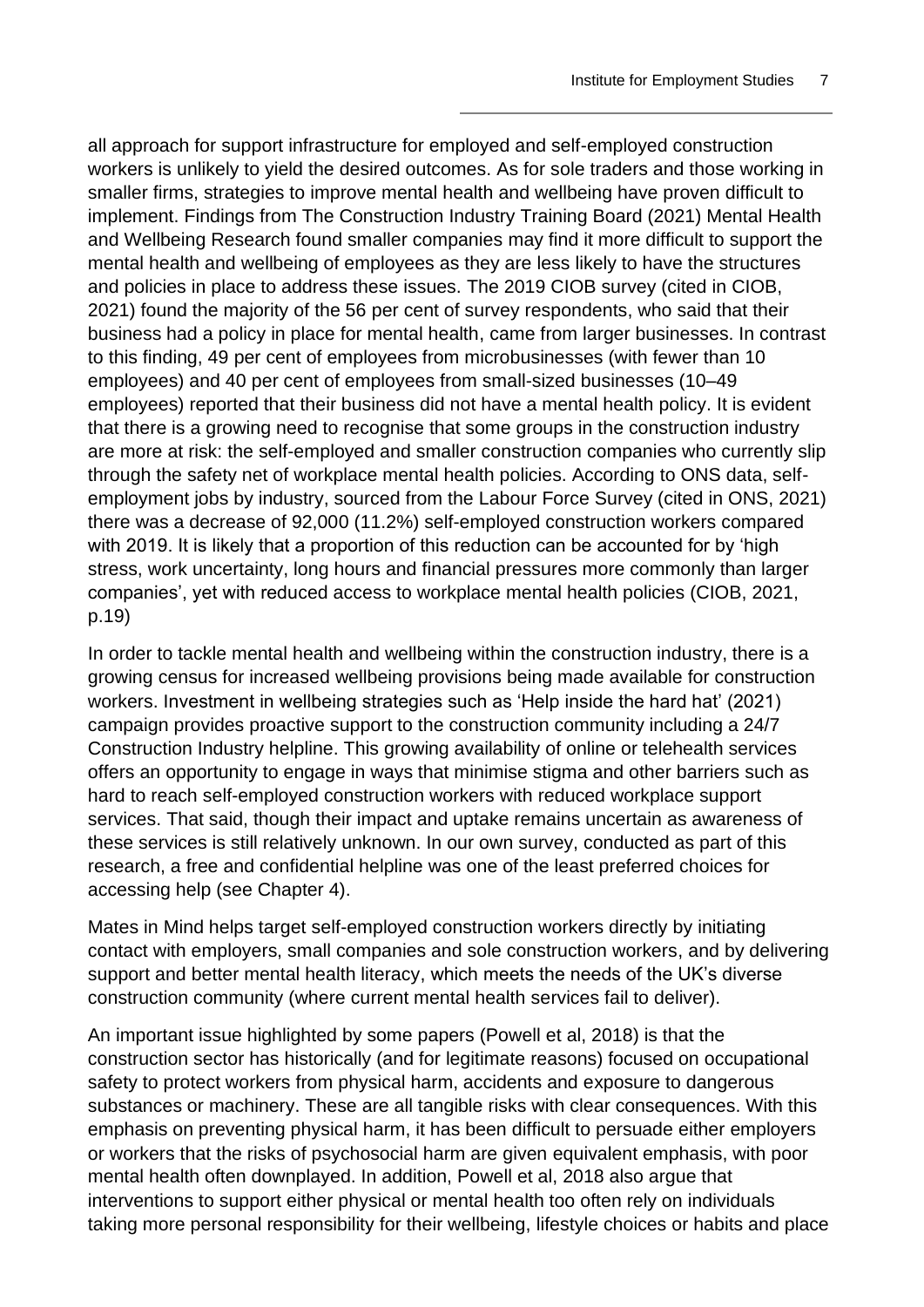less emphasis on workplaces to identify, assess and mitigate risks, which are inherent in the work itself. They suggest that effective interventions should strike a balance between empowering and educating individuals to take action and requiring employers or workplaces to safeguard construction workers from psychosocial risks. Additionally, to make preventative or mitigating support readily accessible and non-stigmatising to those who need it.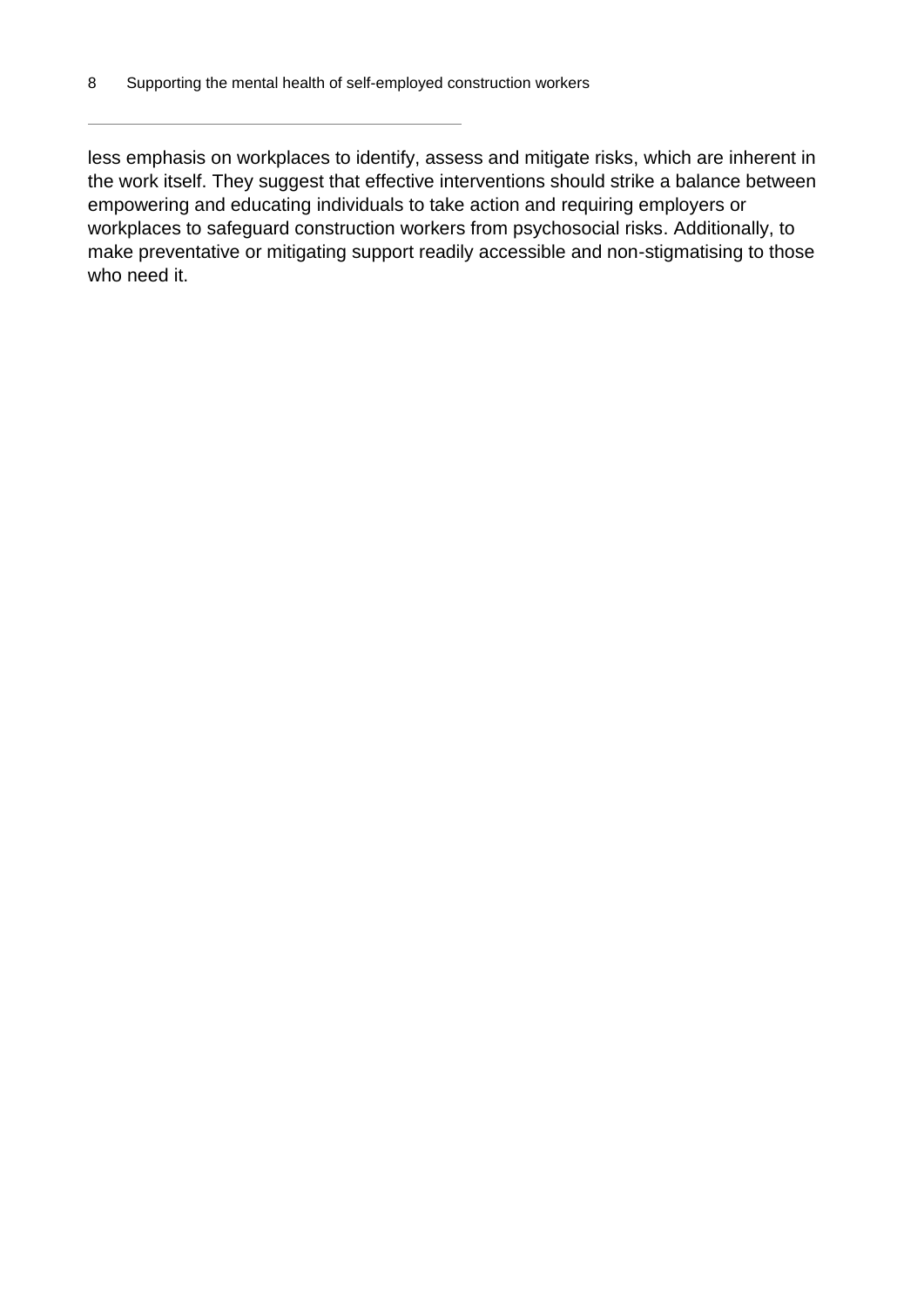### <span id="page-12-0"></span>**3 Survey design and launch**

Designing and administering a survey in this population involved a number of methodological challenges. Self-employed construction workers are known to be a 'hard to reach' population for research purposes. They are often 'time poor', are less likely to access and complete lengthy questionnaires, even if available online or via smartphones, and their general reluctance to discuss their own health means that they are less likely to feel comfortable completing a survey on the topic – even if it is anonymous. In planning the survey, we had in mind a number of considerations:

- 1. The questionnaire needed to be very short we decided that it should take no more than 7-8 minutes to complete, with questions phrased in accessible language and simple, pre-coded, response categories.
- 2. The questions needed to address potentially sensitive questions on mental health in a non-clinical and non-stigmatising way and which explicitly asked respondents to give their informed consent to participate in the research
- 3. The questionnaire needed to include a short-form, validated and widely used measure of mental wellbeing to allow respondents with different levels of anxiety to be compared.
- 4. We needed to publicise the survey using media and partners which had direct access to our target population of potential respondents, to optimise response rates.
- 5. We needed to give those respondents who wished to opt into the interview phase of the research the opportunity to indicate their willingness to do so.
- 6. We needed to provide all respondents with information and signposts to third party sources of information and support about mental health issues.

Using data and insights from our rapid review of previous research and the collective experiences of IES and Mates in Mind, in conducting research on these topics, we produced an online questionnaire which embedded the General Anxiety Disorder Assessment (GAD7) scale and also asked questions on the following topics:

- $\blacksquare$  main (self-reported) causes of stress and anxiety on a scale measuring the frequency with which these feelings were experienced (eg never, quite frequently, always);
- $\blacksquare$  the actions respondents took when experiencing low mood (eq talking to family, seeking GP help);
- questions about the ease with which respondents feel able to speak to others about their mental health;
- the likelihood of respondents seeking mental health support from a range of sources;
- physical health symptoms experienced in the last two weeks (eg poor sleep, back pain); and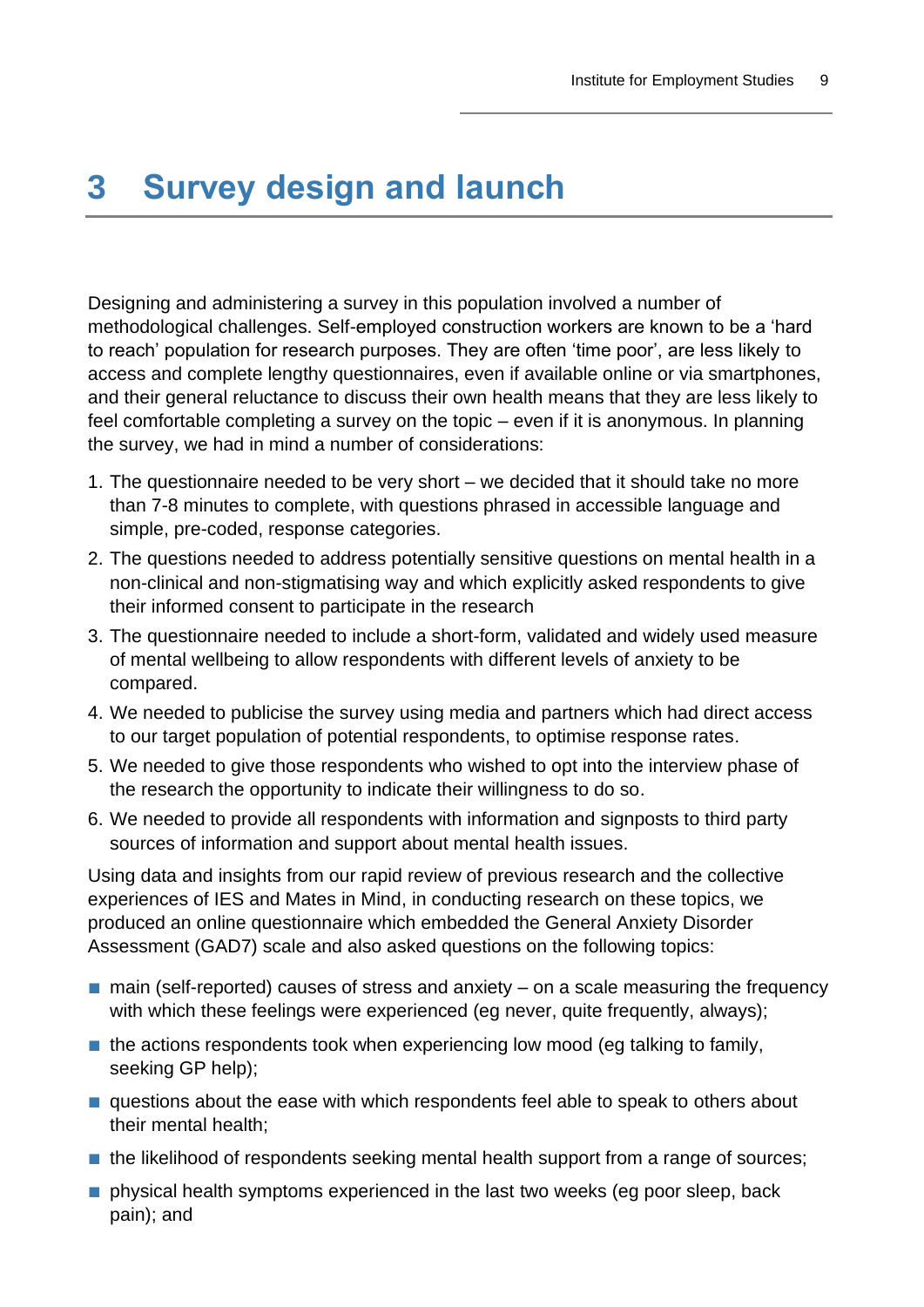■ demographic data on age, employment status, trade/skill, family, accommodation etc.

In October 2021 the questionnaire was uploaded to both the IES and Mates in Mind websites using the Snap survey tool. Snap is a commercially available platform which does not retain the IPS address of respondents (maintaining anonymity) and whose output can be read directly by survey analysis software packages such as SPSS, which IES uses to analyse survey data. The URL of the survey website was promoted via social media platforms, industry connections of Mates in Mind and its affiliates and via a number of trade bodies and trade retailers.

#### <span id="page-13-0"></span>**3.1 Responses**

A total of 310 useable responses were received by the end of November 2021. The profile of the respondents was as follows:

- just over 85 per cent were male, with an average age of 47 years;
- over 50 per cent (53%) were self-employed and the most of remainder worked in 'micro-firms' (fewer than 10 people);
- a range of trades and skills were represented in the responses (50% were surveyors, builders, electricians or joiners) and the rest were divided between groundworkers, painters/decorators, plumbers, carpenters, plasterers, bricklayers and landscapers;
- over three-quarters were married/cohabiting and 37 per cent had dependent children. One in five reported having eldercare responsibilities;
- over two-thirds (68%) reported living in a home with a mortgage or which they owned outright. One in five were renting; and
- 96 per cent of respondents were UK national and 94 per cent categorised themselves as 'White British'.

Results from the survey are presented in the next section of the report.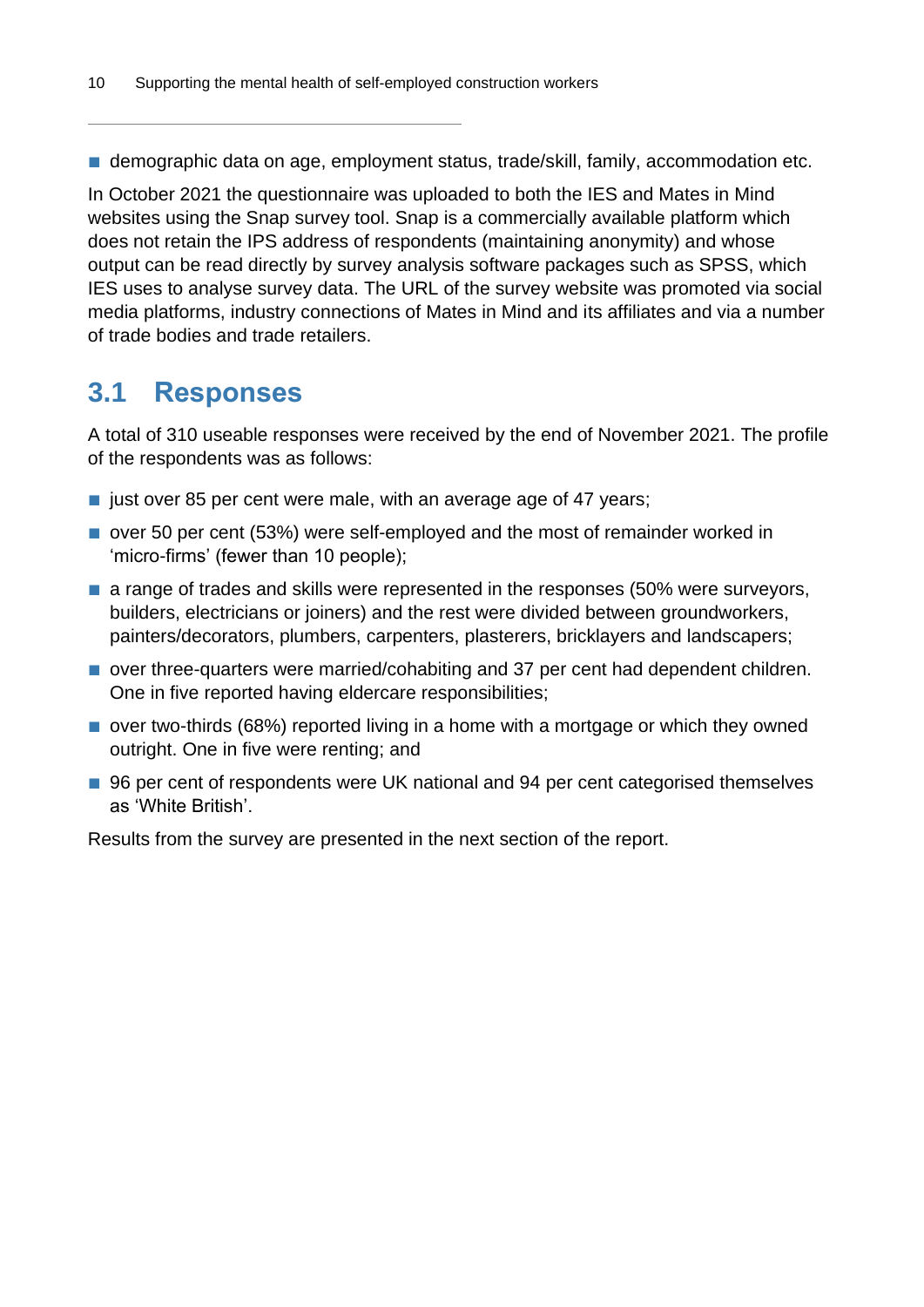### <span id="page-14-0"></span>**4 Main findings**

In this section we present the findings from the survey. The data are organised by the main headings in the questionnaire and our charts show the responses for all respondents. Our commentary highlights where specific groups of construction workers have notably different or divergent responses, including anxiety as measured by the GAD7 tool. Overall, almost a third of our respondents had a GAD7 anxiety score which signifies 'severe' anxiety, with a further third in the 'moderate' anxiety category and the remainder in the 'mild' anxiety group. In addition to these data, we have included anonymised quotations from our follow-up interviews with a small number of respondents where these amplify themes from the survey findings.

#### <span id="page-14-1"></span>**4.1 Causes of stress and anxiety**

We were interested to learn about the main causes of any stress or anxiety which respondents had experienced. We gave them a list of possible challenges and asked them to indicate how frequently they had experienced them. The data in Figure 4.1 below shows the challenges which were experienced by respondents '*quite frequently', most days*' or '*always*'.



#### **Figure 4.1 Causes of stress and anxiety**

*Source: Mates in Mind/IES Survey 2022*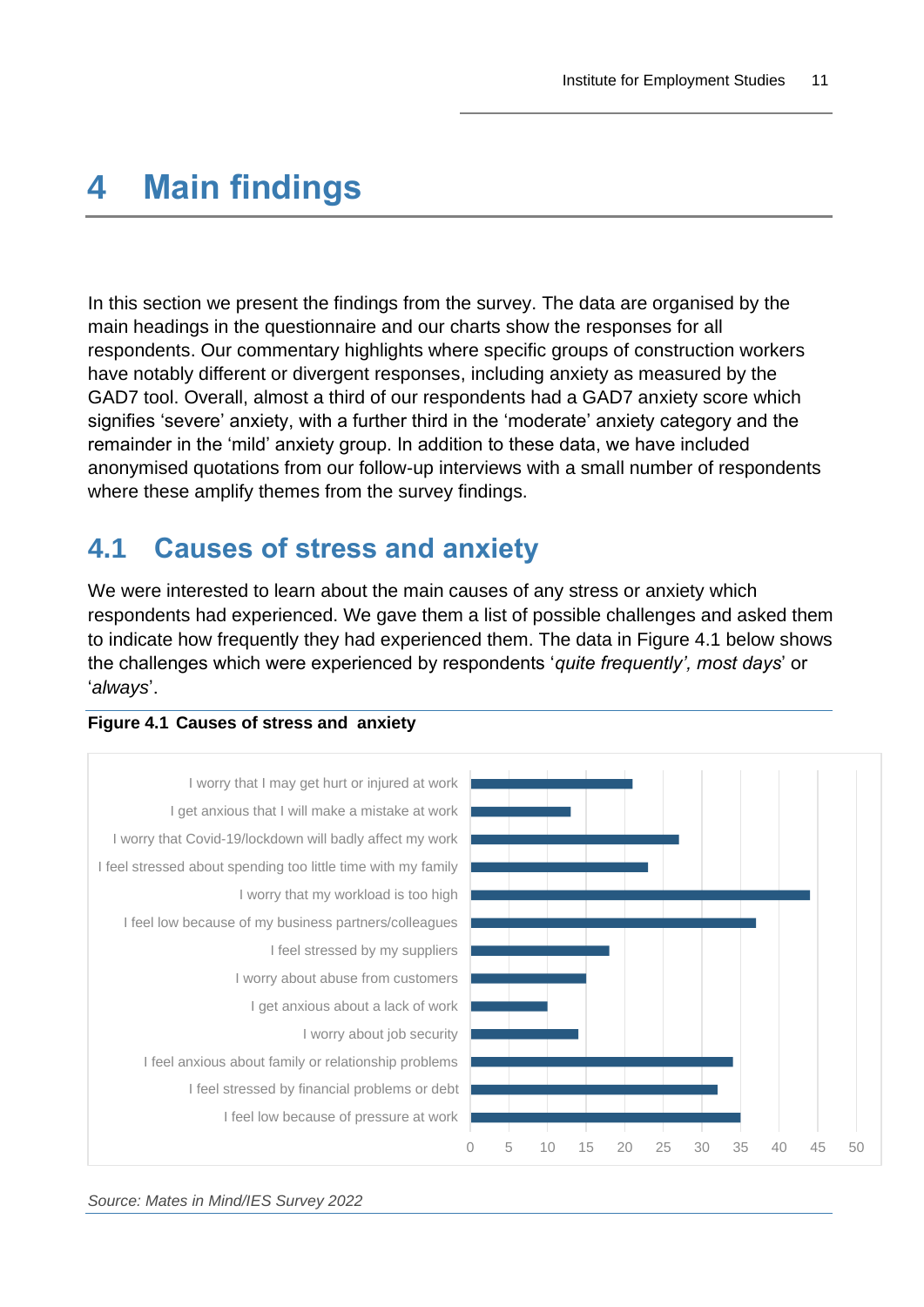There are five areas which respondents reported were contributing relatively frequently to feelings of stress, anxiety or low mood. These were:

- $\blacksquare$  I worry that my workload is too high (42% experiencing this frequently);
- I feel low because of my business partners/colleagues (37%);
- I feel low because of pressure at work (35%);
- I feel anxious about family or relationship problems (33%); and
- I feel stressed by financial problems or debt (32%).

Other issues were also of concern, though not so frequently experienced, including worries about the impact of Covid-19 on their work, the impact that work has on family life and worries about being hurt or injured at work. Overall, there were few differences in respondent's experiences of these causes of stress or anxiety by trade (although those in surveying roles were slightly more concerned about the impact of Covid-19 and potential problems with suppliers).

Anxiety scores using the GAD7 measure, very strongly differentiated between our respondents, however. Those with 'severe' anxiety were significantly more likely to report being frequently concerned by the five challenges set out above, for example.

A joiner told us in an interview about the ways that his workload was affecting his home life and his mood:

*I feel really bad that I seem to be spending so little time at home recently, either because I have to work late – again – to finish a job or if I'm working more Saturdays than I'd like. We've got young kids and my wife finds it tough when I'm late and not there to take the pressure off her. When we're both tired we end up having silly arguments because we both have short fuses sometimes. It's not good for the kids.*

Joiner

#### <span id="page-15-0"></span>**4.2 Actions when experiencing low mood**

We were interested in the consequences of feeling low or anxious on the behaviour of our respondents because previous research has shown that experiencing even mild mental health challenges can increase the risk of engaging in unhealthy behaviour. Others can try to ignore their problems and others can seek help or support if they find coping difficult.

We asked our respondents what they did as a result of experiencing low mood or anxiety in the last 6 months. The results are presented in Figure 4.2, below.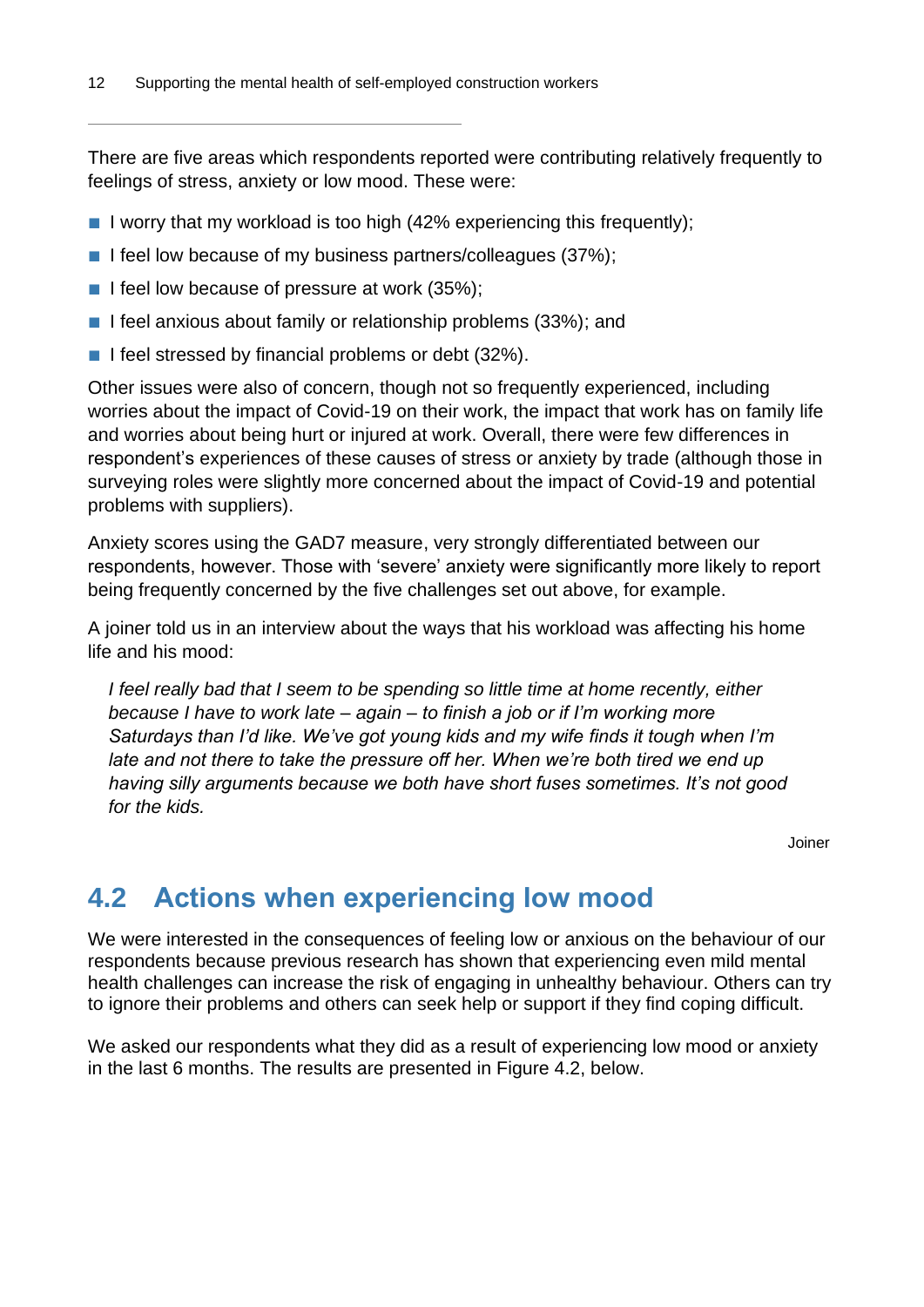



*Source: Mates in Mind/IES Survey 2022*

There are two responses which our respondents indicate were the most frequent when they had experienced low mood. The first (42% of respondents) was '*Considered quitting or changing your job'* and the second was '*Found yourself drinking more alcohol than usual*' (35%). Of course, neither of these are 'help-seeking' behaviours as they involve different ways of avoiding the causes and effects of a number of stressors (as may absence from work – 16% of our respondents). As a groundworker told us in one of our interviews:

*I started drinking more because the pressure of work was really getting to me. We also had a bloke on site who had a nasty accident which a few of us saw, and that really got to me – I never normally worry about that kind of thing but seeing it brought home to me how dangerous our jobs can be. It freaked me out a bit, I suppose.*

Groundworker

A significant minority of respondents reported that they had taken non-prescription drugs as a result of their anxiety (16%) (Minchin et al, 2006) and 13 per cent told us that they had considered self-harm.

One concern from our data is that only a minority of respondents had sought help from their GP (18%) and only 13 per cent had received counselling or therapy.

Once again, those with 'severe' anxiety as identified through the GAD7 scores were more likely than those with 'moderate' or 'mild' anxiety to report an increase in alcohol and drug use. They were even less likely to seek help from their GP than other groups.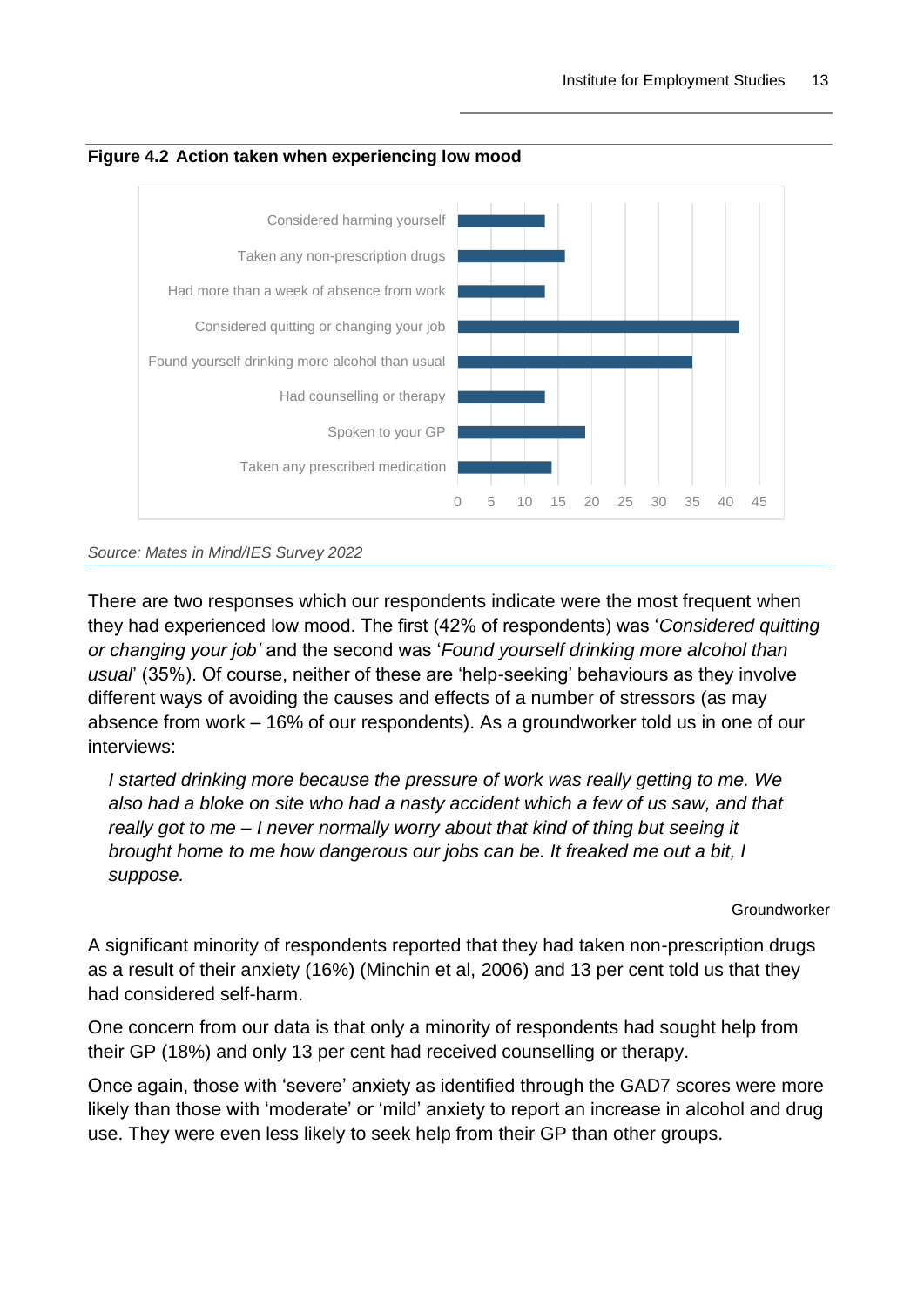#### <span id="page-17-0"></span>**4.3 Speaking to others about mental health**

Our rapid review of the research evidence showed us that there are numerous barriers to 'help-seeking' among some construction workers, and that these barriers can prevent those in most urgent need of help from seeking or accessing either useful information or practical or clinical support. Some of this can result from a feeling of embarrassment or a lack of confidence. One of our interviewees told us:

*I've always thought that, even though this job is hard, you had to show that you can cope with the pressure and never admit that you're struggling a bit. You don't want people to think you're a bit 'flaky' or that you can't be relied on. So you keep quiet and soldier on, don't you?*

Interviewee

The survey asked respondents to tell us about where, if at all, they went for support or guidance about their mental health. The results, showing the percentage of respondents who either 'agreed' or 'strongly agreed' with a list of statements, appear in Figure 4.3, below.







Almost half of our respondents reported that they found 'talking about my mental health extremely difficult' and almost 70 per cent agreed that 'that there is a stigma about mental health which stops people from talking about it'.

Perhaps unsurprisingly, most respondents were happier to talk to family members or friends about their mental health, compared with either colleagues or GPs, for example.

A significant minority appeared less sympathetic to the idea that support may be needed, with a third saying that they thought that 'stress' has become too fashionable and that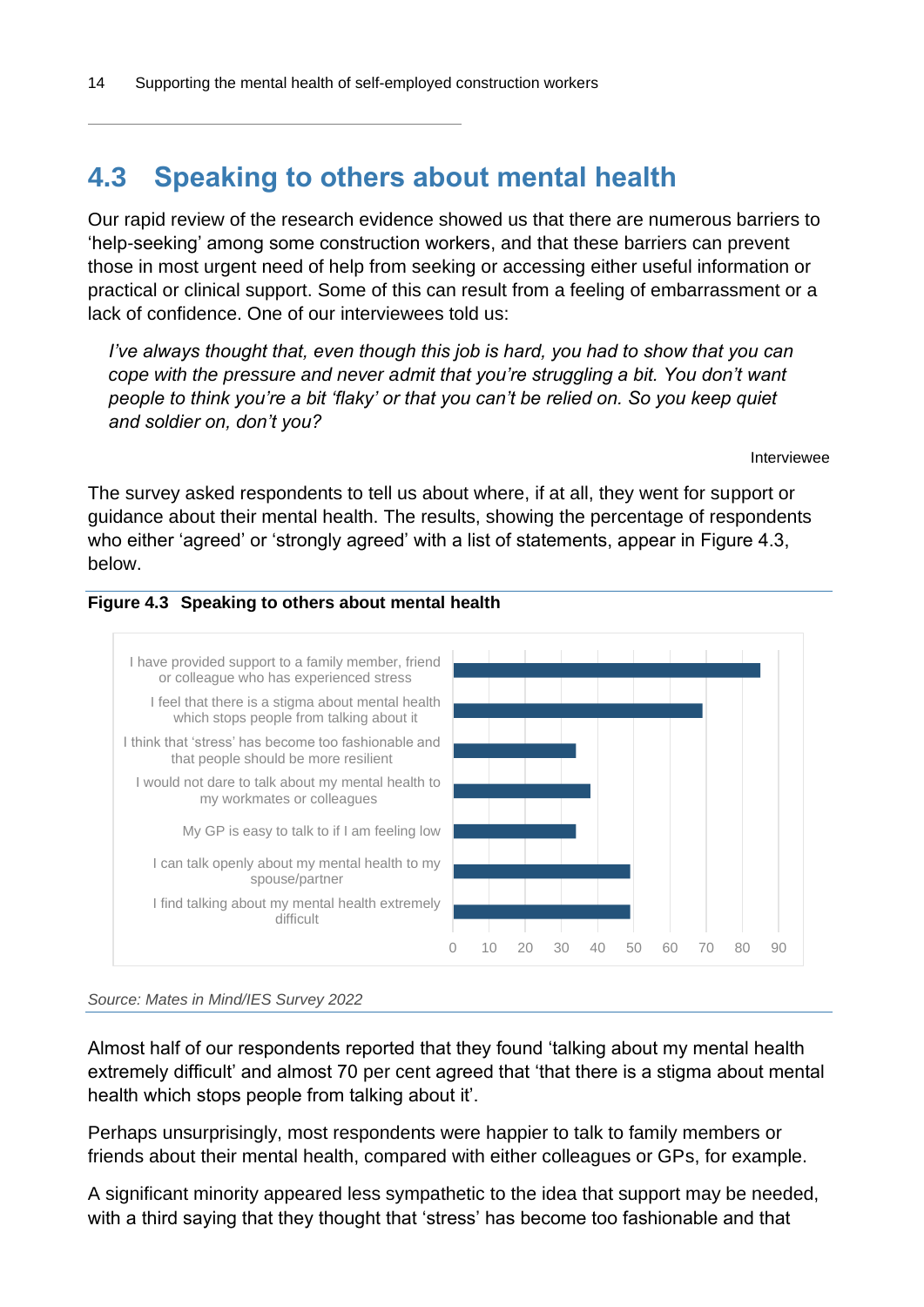people should be more resilient'. By contrast, over 80 per cent of our respondents reported that they had 'provided support to a family member, friend or colleague who has experienced stress', suggesting that this population has at least had some lived experience of the benefits of speaking to others for support.

Interestingly, those respondents with 'severe' anxiety also reported a significantly lower willingness to both seek help and to provide it to others.

### <span id="page-18-0"></span>**4.4 Likelihood of speaking to sources of support and guidance**

We asked respondents to tell us how likely they would be in the future to use any of a range of sources of information, support or guidance if they were feeling stressed, anxious or low. Given that self-employed construction workers, or those working in partnerships or micro-firms, are much less likely to have formal access to support provided by an employer, this section of the questionnaire gave us the chance to get some insight into the ways which organisations such as Mates in Mind might target this somewhat elusive group with tailored resources, signposting and support.

The results, indicating which sources respondents said they would be '*likely*' or '*very likely'* to use appear in Figure 4.4, below.





*Source: Mates in Mind/IES Survey 2022*

As suggested by the responses to previous questions, the sources of support most favoured by our respondents were close friends and family members. Over two-thirds told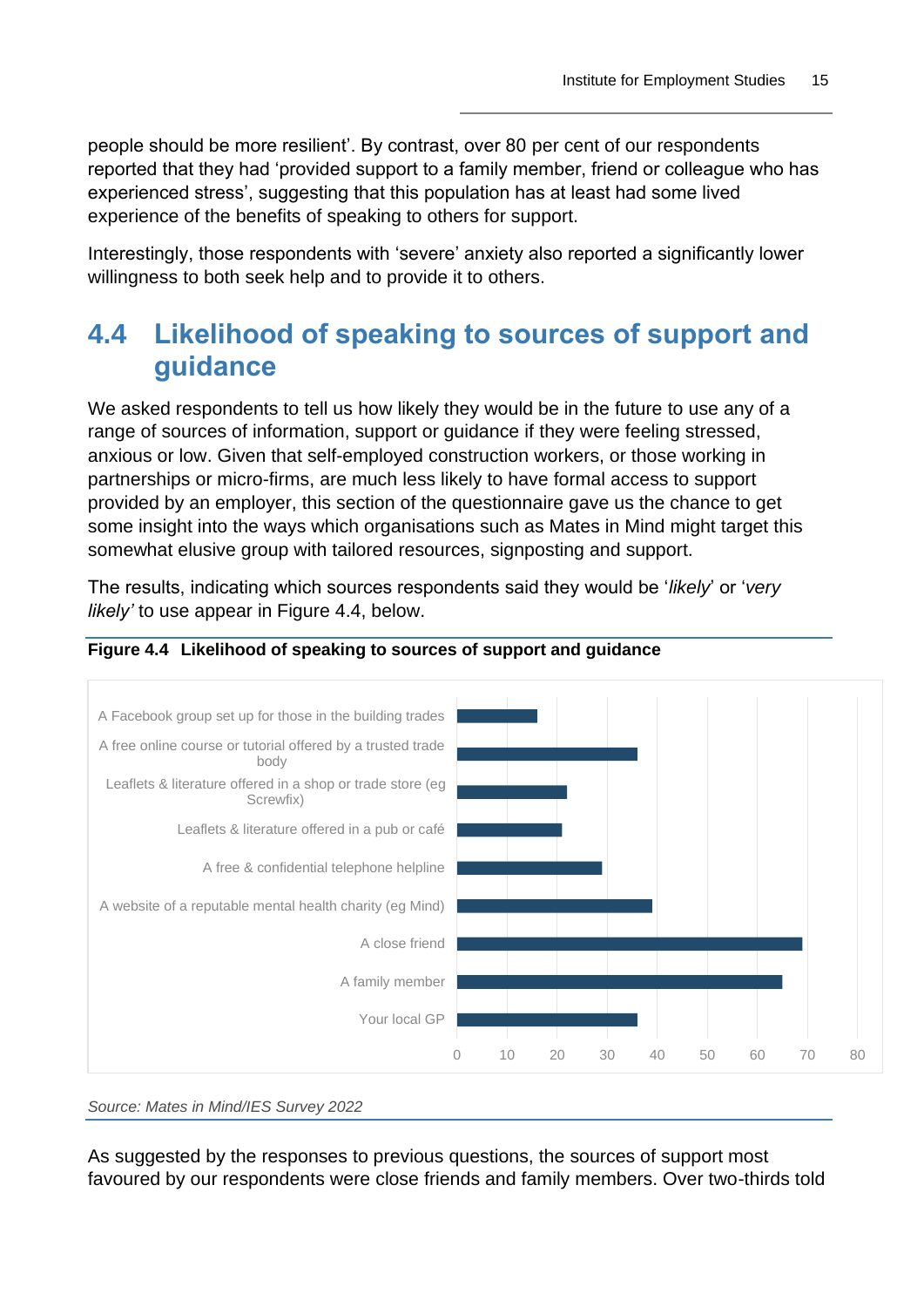us that they would be likely or very likely to access these sources if they were troubled by low mood or anxiety.

Three further sources were favoured by around a third of our respondents:

- A website of a reputable mental health charity (eg Mind) (39%).
- A free online course or tutorial offered by a trusted trade body (36%).
- The local GP (36%).

It should be noted that these three sources of support were only half as likely to be used by our respondents as close family and friends.

Those sources of support or guidance least likely to be used by our survey respondents were:

- A free & confidential telephone helpline (29%).
- Leaflets & literature offered in a shop or trade store (eg Screwfix) (22%).
- Leaflets & literature offered in a pub or café (21%).
- A Facebook group set up for those in the building trades (16%).

As one of our interviewees, a joiner, told us:

*I sometimes see leaflets or adverts about mental health, but I always think that they're for other people and not me. It's taken me a while to accept that I sometimes struggle with my anxiety, but I don't think of myself as ill enough to need help from a doctor or whatever. I was brought up not to make a fuss and to just get on with things, which is probably not the right thing to do nowadays, is it?*

Joiner

We found that, across the trades represented in our sample, builders and electricians were slightly more likely to favour leaflets and literature but, in general, there were no other differences by trade. Those who worked in small and medium-sized businesses were slightly more positive towards seeking help more generally, compared to sole traders.

Among those reporting more 'severe' anxiety on the GAD7 measure, the tendency to rely on close family and friends was, if anything, more pronounced – with a greater reluctance to use online material, charities or GPs than those with 'moderate' or 'mild' anxiety. In short, those likely to be in most need of mental health support (and, in many cases, most likely to benefit from this support), seem most resolute in their unwillingness to make use of it.

#### <span id="page-19-0"></span>**4.5 Physical symptoms experienced**

The interplay between physical and mental health is often underemphasised by clinicians where people of working age are concerned. When focusing on an individuals' mental health, prevention activities often centre on reducing the risk factors and increasing the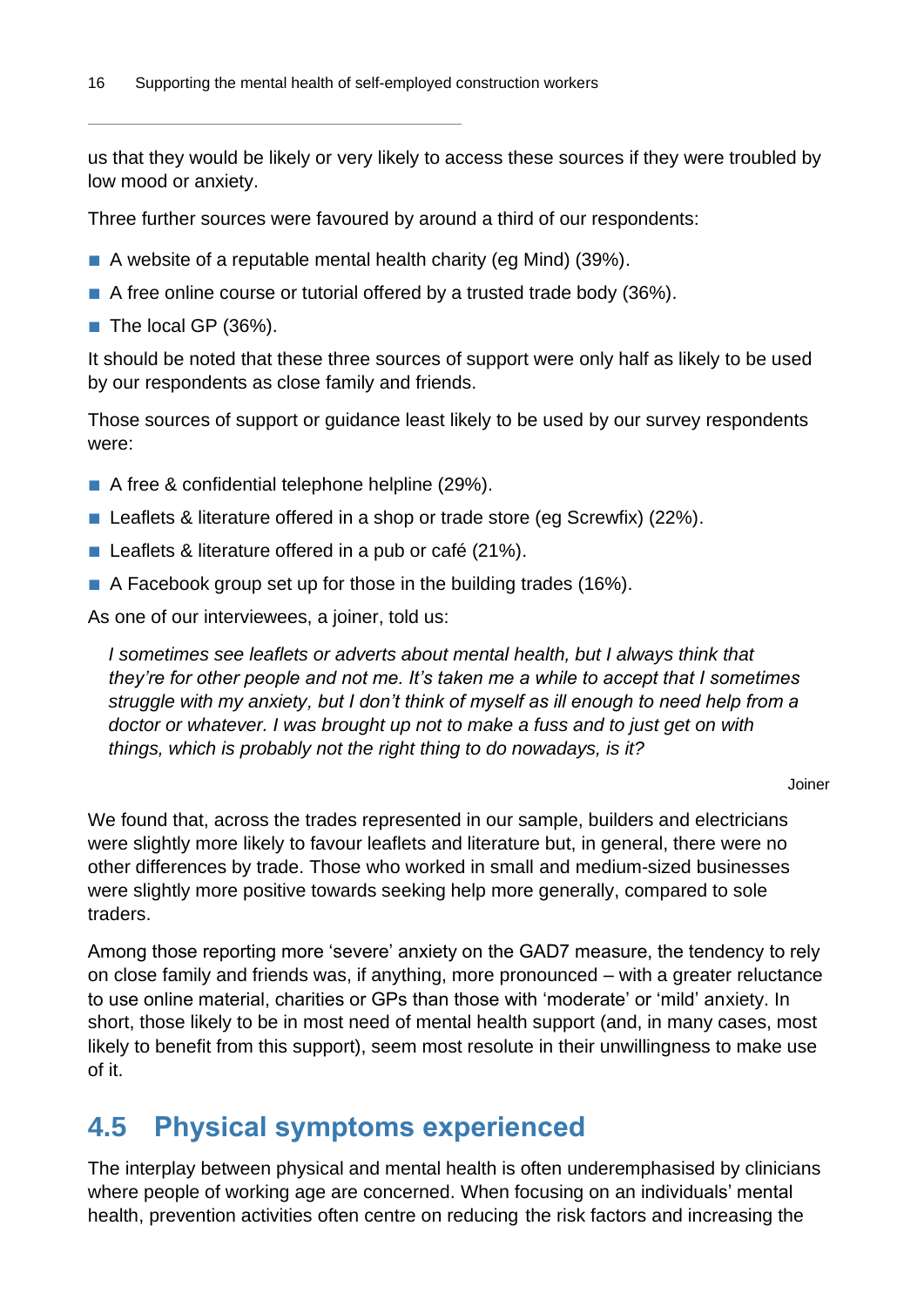protective factors associated with it. But we know that individuals with chronic physical health conditions are often at higher risk of having a mental health condition. Therefore, offering them support to adjust to their condition and diagnosing and treating mental health conditions in a timely manner are important priorities in reducing the impact of 'comorbidity' and improving an individual's ability to stay in or return sustainably to work (McGee and Ashby, 2010).

Our survey wanted to explore the extent to which self-employed construction workers were experiencing both mental and physical health challenges in parallel. Those who have multiple health problems are, perhaps, likely to need different types of support and might have more complex journeys back into work, if their health has caused them to be absent from work.

We asked respondents to tell us which physical health symptoms or conditions they had experienced in the two weeks prior to the survey. The results appear in Figure 4.5, below.



**Figure 4.5 Physical symptoms experienced in last two weeks**

The two conditions reported by the largest proportion of our respondents were:

- poor or interrupted sleep leading to fatigue at work (74%); and
- back, neck or shoulder pain (70%).

Both of these sets of conditions might reasonably be thought of as common and even inevitable consequences of many kinds of construction work. Work which requires physical exertion, intense working, long hours, frequent stretching, reaching, lifting and so on is likely to elevate the risk of both fatigue and musculoskeletal (MSK) strain. However, we also know that there is a more complex relationship between physical and mental health which goes beyond the obvious risk that, for example, chronic low back pain or fatigue caused by poor sleep might eventually result in low mood. Several studies show

*Source: Mates in Mind/IES Survey 2022*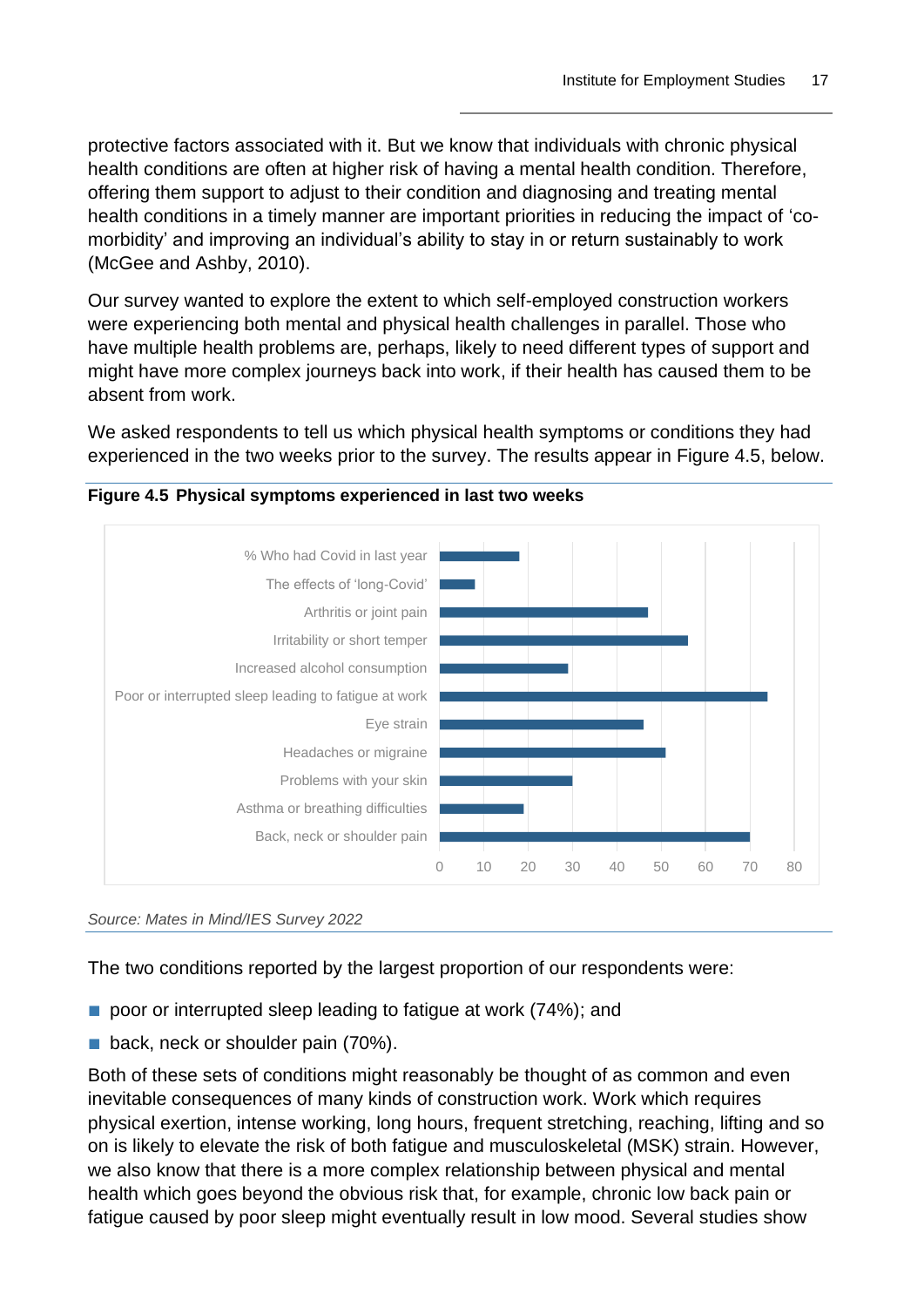that the interaction between physical and mental health at work can be more complex. Studies in other occupations, such as nursing (Yokota et al 2019) have found that aspects of psychosocial health – such as time management, job satisfaction, social support at work or line manager quality can elevate the risk of developing MSK pain or strain. As one of our interviewees (a carpenter) told us:

*I've found that I've been more likely to hurt myself at work, or over-stretch or make a silly mistake when I've been measuring something or cutting something out when I've been tired and rushing to get things finished at the end of the day. It sometimes happens when you're anxious about a deadline, or worried about not getting home too late (again).*

**Carpenter** 

There were several other health issues reported by over 45 per cent of our respondents, including:

- irritability or short temper (56%);
- headaches or migraines (51%);
- arthritis or joint pain (48%); and
- $\blacksquare$  eye strain (46%).

Of course, many of these health conditions can contribute to an elevated risk of workplace accidents if they affect mood, concentration, coordination or vigilance. While many of these risks may be picked up among those working on a large site, they are more likely to be seen as 'par for the course' where a carpenter and an electrician are rushing to finish a loft conversion in a private property. Indeed, it could be argued that there is little incentive to stop work to resolve any health issues if it means missing a deadline and upsetting a customer.

Almost a third of respondents reported increased alcohol intake in the two weeks prior to the survey. Indeed, builders compared with other trades, were most likely to report this response to intense working or anxiety. This is a tendency which has been studied previously in construction, though primarily in relation to safety (Biggs et al, 2012).

As before, those with 'severe' anxiety were more likely to report each of these physical health problems than those with 'moderate' or 'mild' anxiety.

Finally, almost one in five of our respondents had been infected with Covid-19 in the last year and about 8 per cent reported having symptoms of long Covid. These, of course, include a combination of physical and psychological symptoms.

#### <span id="page-21-0"></span>**4.6 Summary**

The survey highlighted both the high prevalence of 'severe' and 'moderate' anxiety in this population of self-employed construction workers and the multiple barriers they face in speaking about and seeking support for their wellbeing. Underpinning these findings are a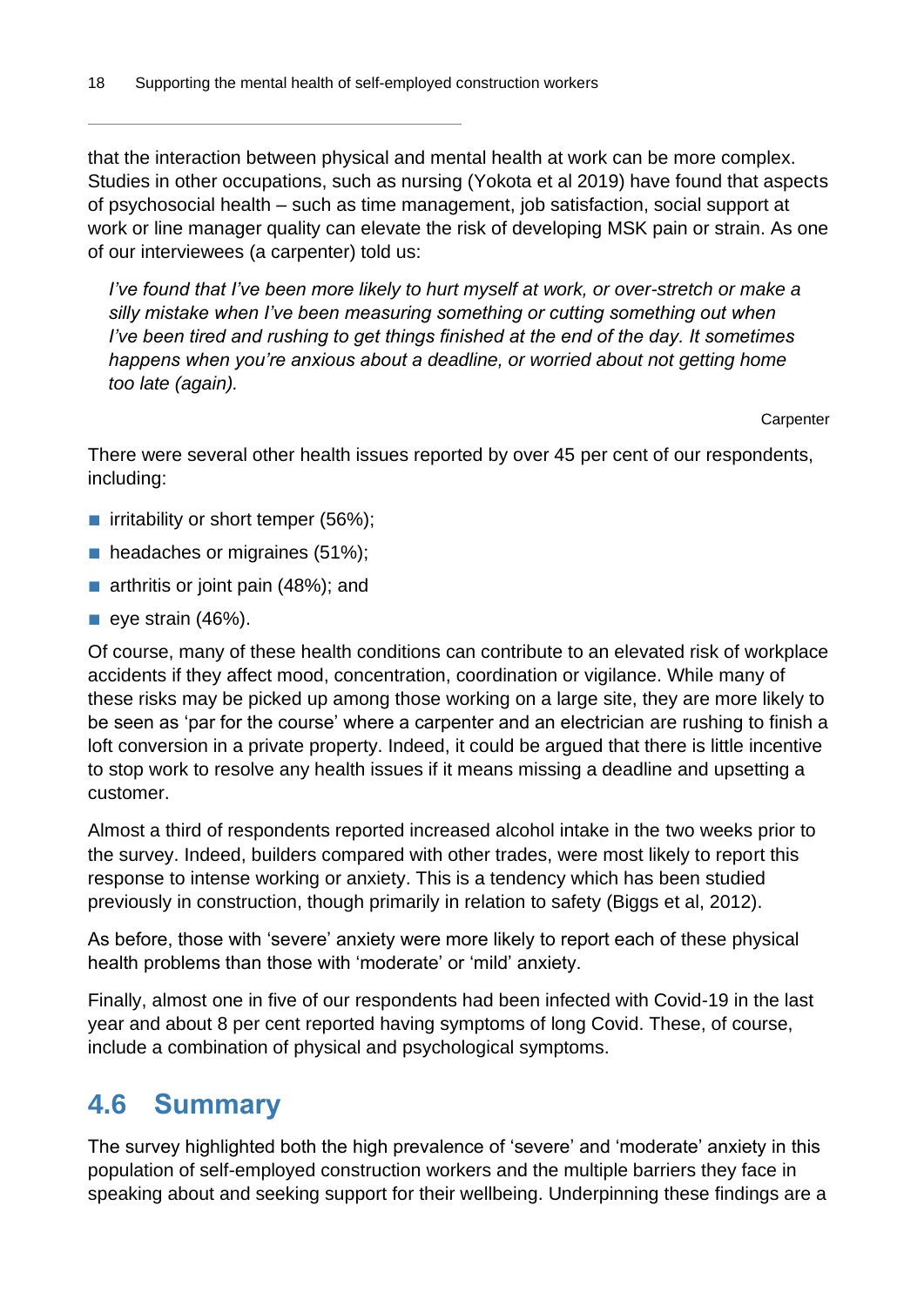number of sub-themes which need to be acknowledged and addressed by those working to improve mental health outcomes for these workers:

- 1. The most trusted and frequently accessed sources of support are family and friends, with significantly less trust being placed in formal and expert sources of advice, guidance or treatment.
- 2. A significant minority appear to be routinely engaging in unhealthy behaviours which are, at least, in part attributable to poor mental health (eg alcohol consumption, nonprescription drug use and consideration of self-harm).
- 3. Stigma and self-stigma relating to mental illness is strong in this group, as is the notion that improving resilience and coping, is preferable to treatment or support.
- 4. GPs are not favoured as a source of support by this population. This could be a reflection of the challenges being experienced in primary care as a result of Covid-19 and other factors, or it could be that this cohort of predominantly male construction workers are reluctant to talk to medical professionals about issues about which they are sensitive or even ashamed.

Those with the most severe anxiety seem to have more extreme experiences and most acute physical and psychological symptoms yet are clearly more distant from (and reluctant to access) most of the formal sources of support beyond close family and friends. This is, perhaps, the most complex conundrum which providers of wellbeing support to this hard-to-reach population of construction workers need to overcome.

In the final section of the report, we set out some suggestions for action which our research has identified.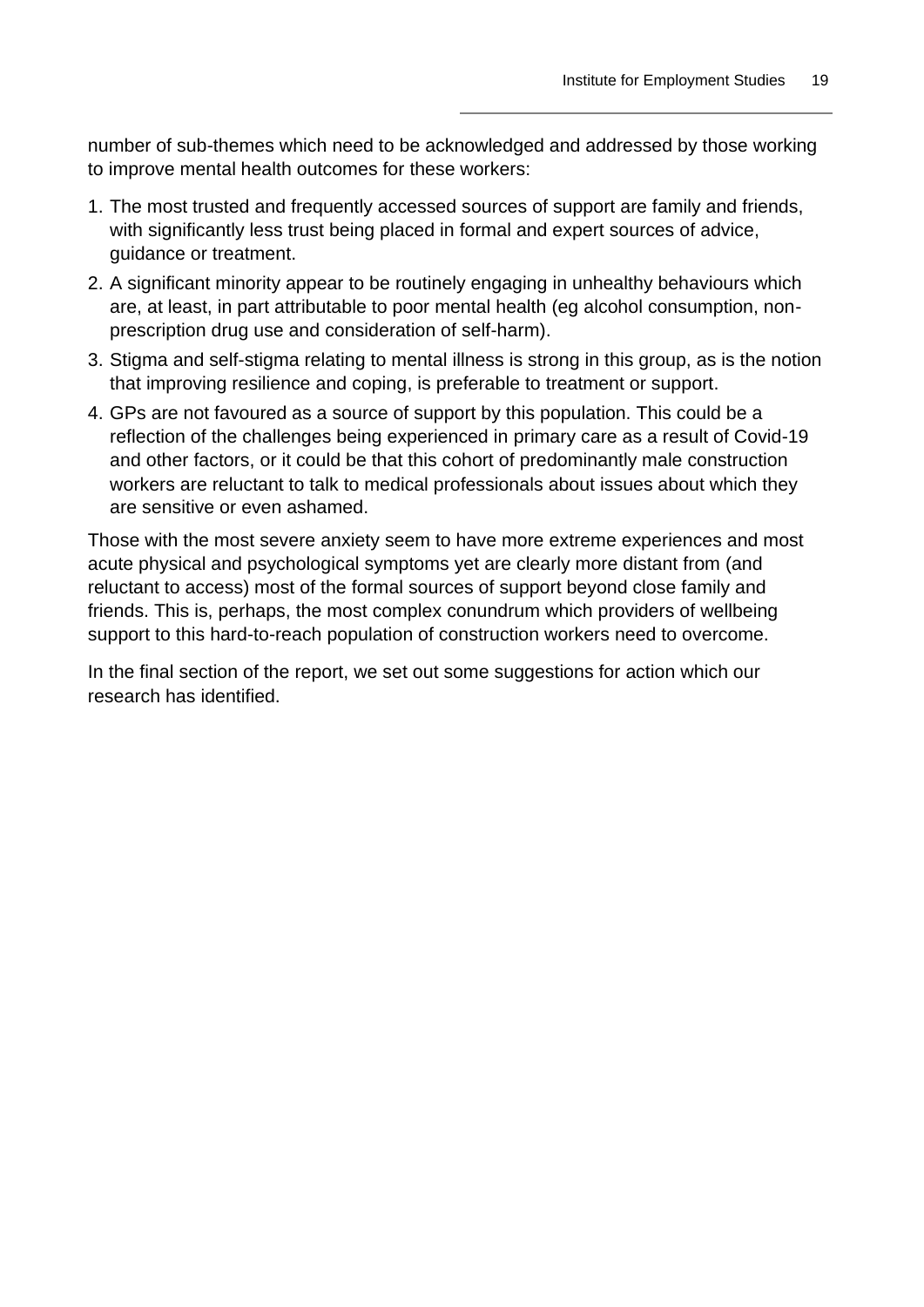### <span id="page-23-0"></span>**5 Recommendations**

The challenges of supporting the mental wellbeing of self-employed construction workers highlighted by this study are not easy to address. It is an area in which several others have sought to introduce innovative and successful solutions, but with only limited success. The findings of our survey illustrate why this may be, because while there is a clear need to find ways of reducing the burden of stress, anxiety and depression in this group of workers, their reluctance to access support and the difficulties of raising awareness and reaching them in sufficient numbers through either national or local networks mean that future initiatives need to operate on several fronts.

In this section, we describe six areas for action which build upon what is being done already and suggest a number of ways that content and delivery might be enhanced, targeted and evaluated. The six components of our 'agenda for action' are set out in Figure 5.1, below.



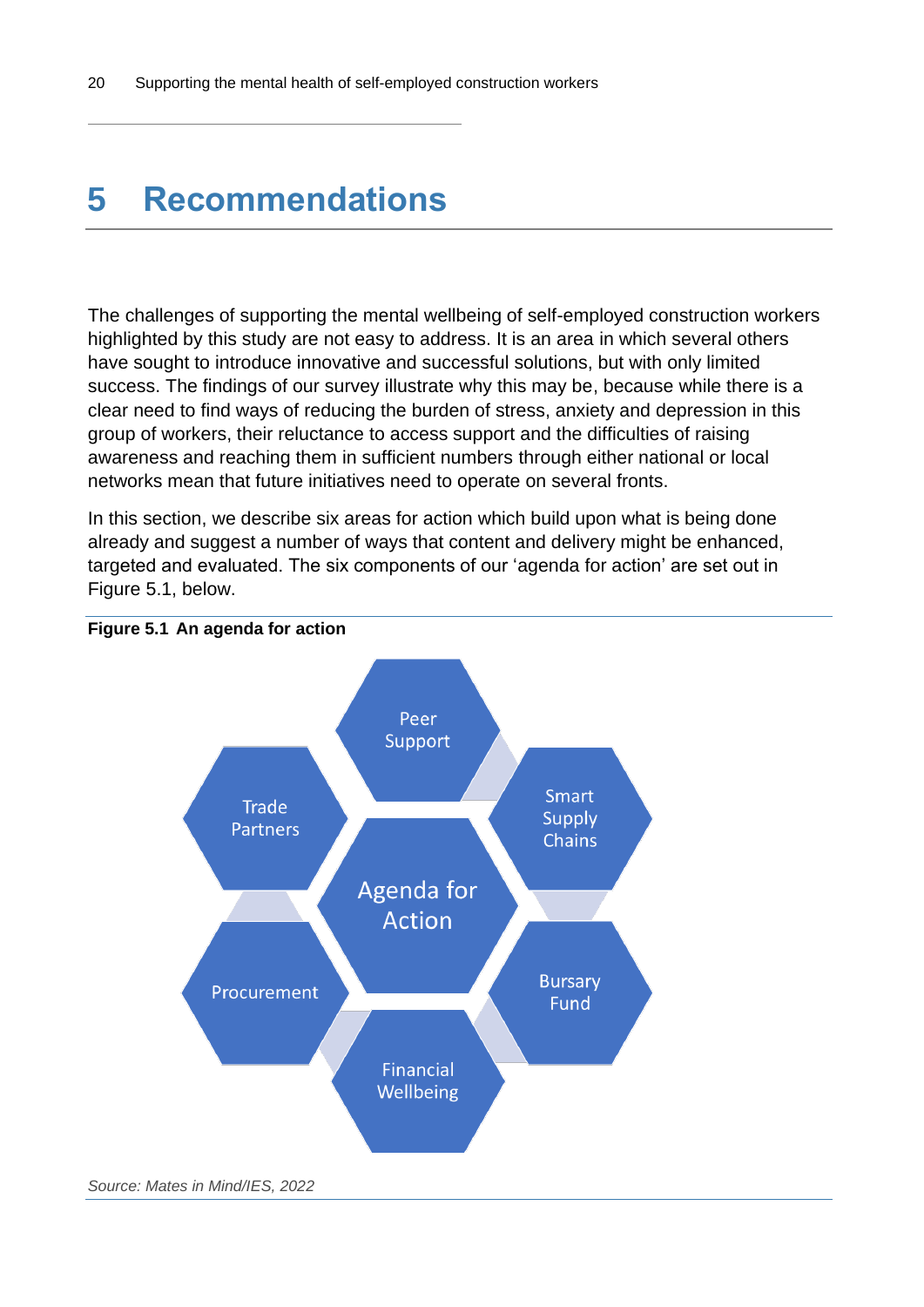#### <span id="page-24-0"></span>**5.1 Peer support**

Peer support for the self-employed or sole traders has the potential to connect people in construction on a range of issues, including mental wellbeing. In what is often felt to be a lonely place – being an owner of a smaller business or a sole trader going from site to site with uncertainty around the next job, challenges with supplies and a sometimes precarious financial position – the opportunity to connect with others in a similar position can be vital. The shared experiences of peers who are experiencing similar issues has an authenticity and credibility which is not often found in literature or on websites. Peer support is increasingly being used in larger organisations to support employees who have common issues such as chronic illness, mental health problems, childcare or bereavement and they can provide timely support among people with shared experiences. A model of peer support for the self-employed or sole traders is more difficult to deliver, but the core principles are the same.

Mates in Mind will be introducing an innovative new way to engage with this group of construction workers by creating a community where practical advice and trusted signposting is available.

### <span id="page-24-1"></span>**5.2 Smart supply chains**

As we have noted in this report, many larger construction companies have been increasingly active in the mental health domain and have embraced many of the principles and frameworks provided by, for example, the Health & Safety Executive and other expert bodies. Some have begun to extend the 'reach' of these initiatives to companies in their immediate supply chain; especially small and medium-sized businesses, which may not have the resources or expertise to offer mental health support and occupational health or counselling expertise.

Sadly, it remains very difficult to ensure that, further down the supply chain, the selfemployed, who may be contracted to carry out work on larger sites or in specialist areas, are frequently excluded from wellbeing programmes or get missed when their scope is being broadened.

There may be specific interventions which larger employers might trial with self-employed contractors to assess whether greater engagement could be achieved. One may be to extend the reach of Employee Assistance Programmes (EAP's) to sub-contracted workers, emphasising the range of information and support they offer on financial, family and wellbeing matters. Another may be the extension of psychosocial risk assessments carried out on sites to include sole trader or self-employed contractors.

While the proportion of self-employed construction workers which could be covered by such initiatives will still be limited, any successes which reinforce the message that talking about mental health is a good thing and that support from peers and others is available, can only be beneficial.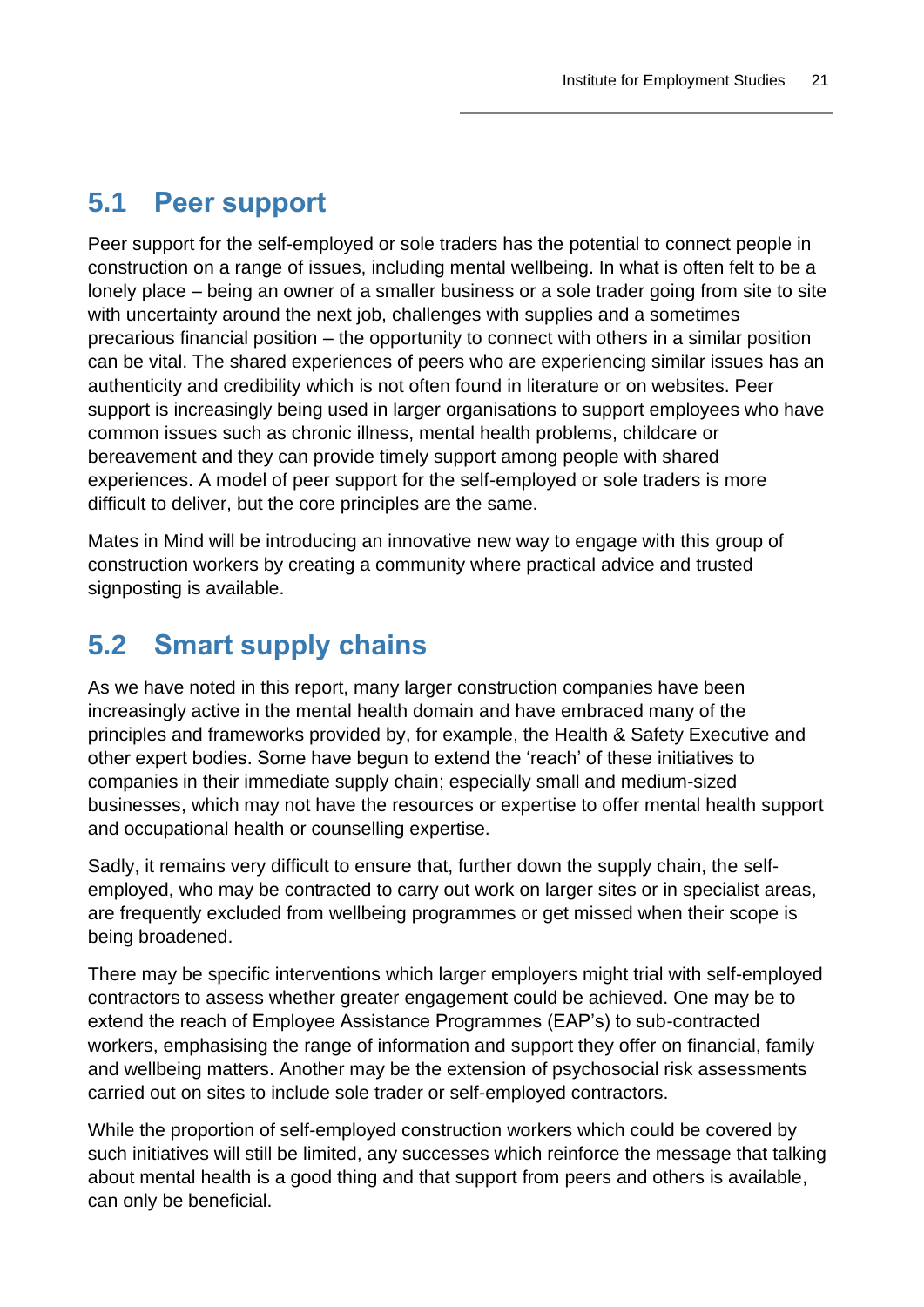#### <span id="page-25-0"></span>**5.3 Bursary fund**

Mates in Mind will be growing its bursary fund through donations and fundraising to provide *pro bono* support to be able to help SMEs and sole traders in their path to creating supportive and proactive workplaces, where mental health is openly discussed and not feared. Its aim is to ensure workplaces are an arena where conversations are entered into out of care and concern and where a positive environment is embraced by all, regardless of their position or employment status. Part of this support will include access to independent counsellors and entry to an SME specific resource area on the Mates in Mind website, covering a range of topics that the survey respondents felt were key areas of stress and providing practical advice on where changes could be considered.

#### <span id="page-25-1"></span>**5.4 Financial wellbeing**

As we have seen in our survey, the stigma and sensitivity which surrounds mental health among self-employed construction workers represents a serious barrier to help-seeking and the take-up of measures to provide mental health education, guidance, support and, ultimately, treatment. We have also seen that, for many construction workers, the wider heading of 'financial wellbeing' also presents challenges including:

- debt;
- cashflow:
- late payments:
- disrupted supply of materials; and
- disputes or problems with business partners.

It may be that expecting self-employed construction workers to engage with initiatives which focus explicitly on mental health, may deter more from participating and engaging than they attract. Campaigns of support which focus more on the tangible, difficult and operational problems of being a sole trader in a difficult economic environment – for example, managing the financial wellbeing or effectiveness of the business – may be a less threatening way of 'nudging' those who need it, towards associated material about mental wellbeing.

Again, support from larger construction businesses may play a part here and it could be that devising a small number of resources to pilot and evaluate in a specific location, or with a cluster of sites, might offer the chance to road-test whether take-up and engagement are improved.

#### <span id="page-25-2"></span>**5.5 Trade partners**

We believe that more might be done to engage some of the national trade suppliers, builders merchants and others to act as a 'channel' to reach self-employed construction workers and sole traders. Our survey suggested that passive approaches to outreach,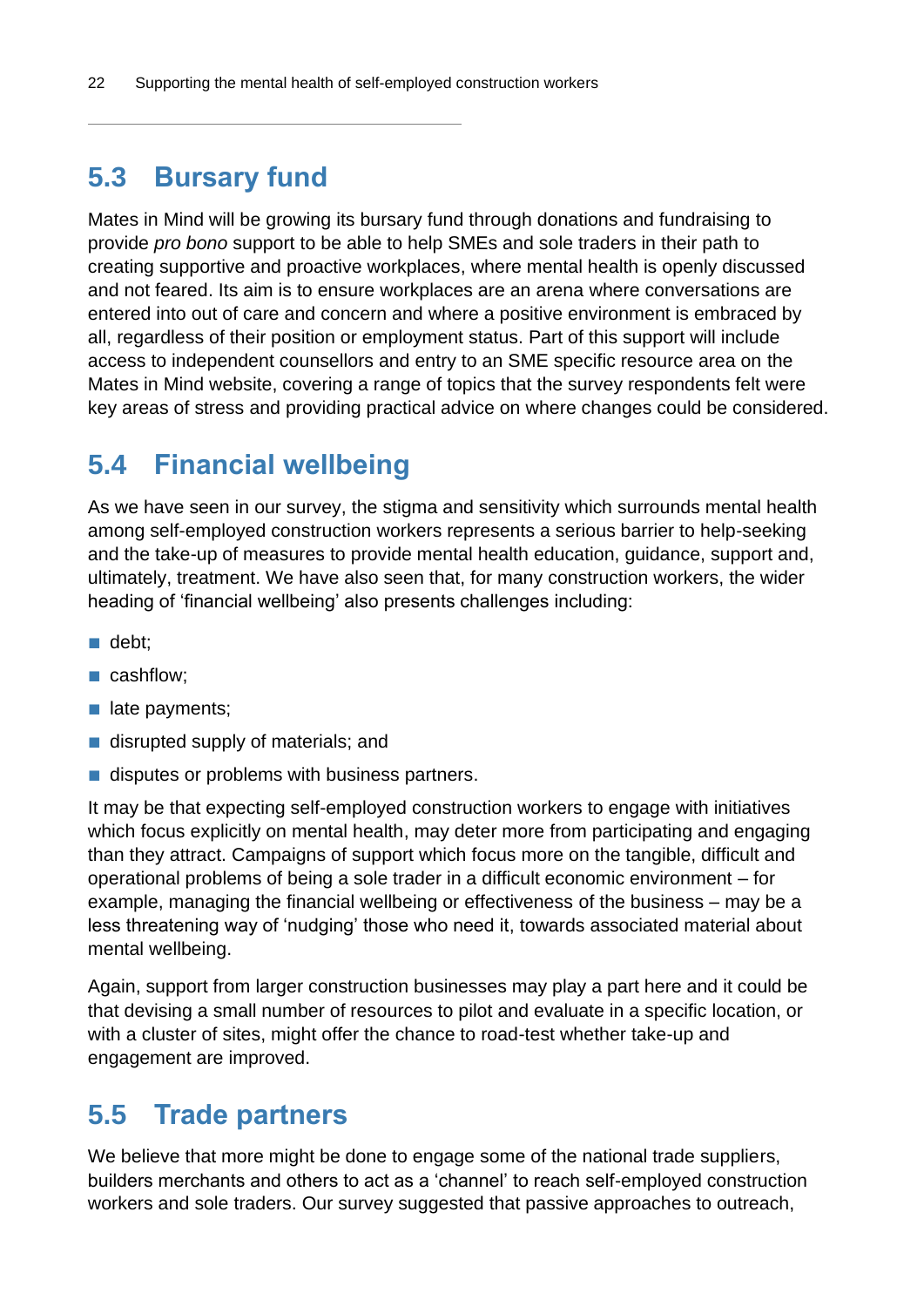such as leaflets, are not well-regarded by this group. However, as a way of communicating and engaging participation in initiatives such as financial wellbeing (see above), peer support, workshops, free advice, credible case studies and expert 'surgeries', more progress may be made.

This kind of intervention may also need to be piloted and a business case for support made to some of the larger materials suppliers. However, as an idea which helps these businesses to burnish their 'social responsibility' credentials, and as an act of enlightened self-interest, this may be something which could be trialled with support from industry funding and the expertise of Mates in Mind.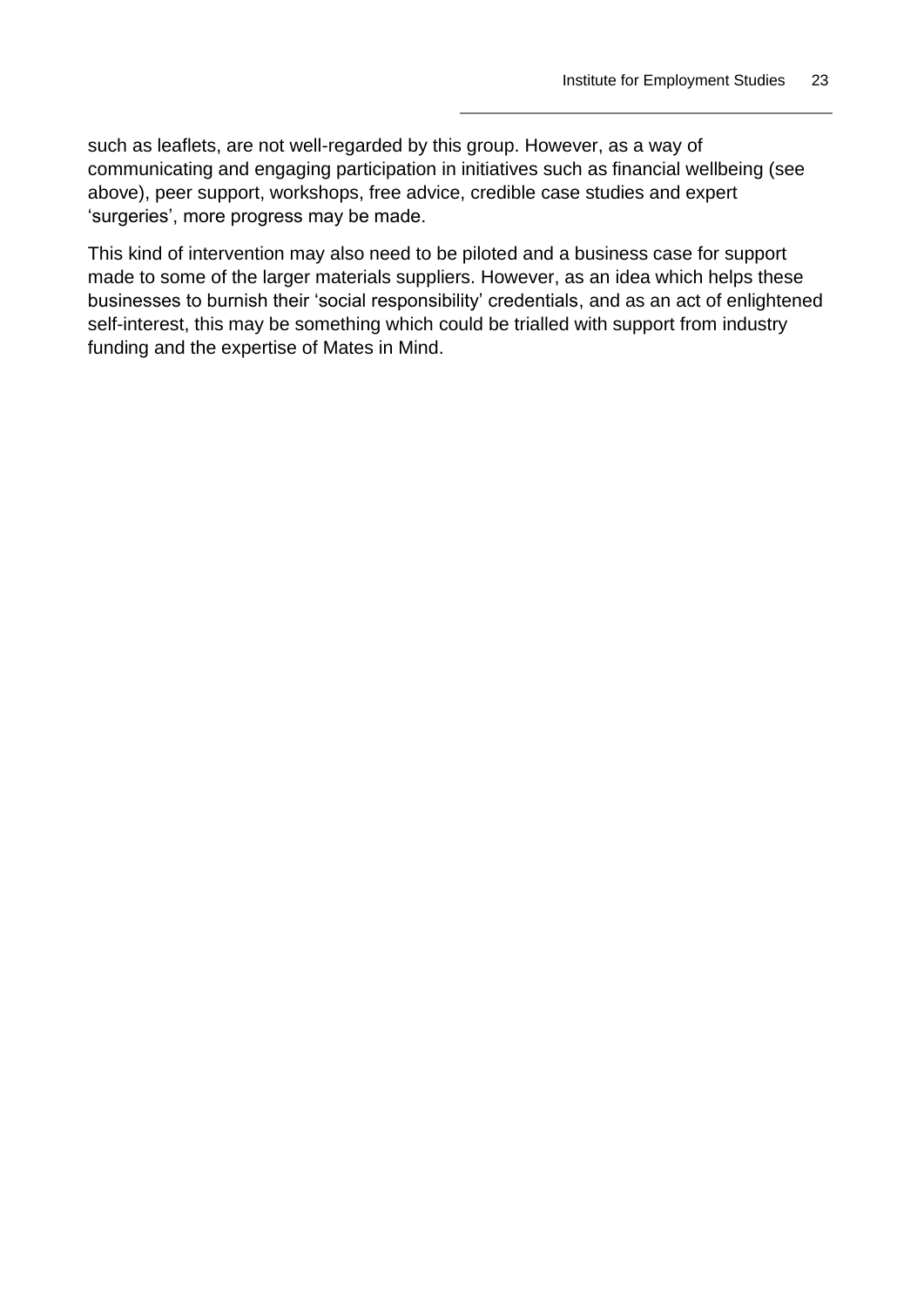## <span id="page-27-0"></span>**Appendix 1 Bibliography**

- Alderson, L. (2017). Uncovered: The truth behind construction's mental health. *Construction News*. Retrieved from <https://www.constructionnews.co.uk/10019419.article>
- Andersson, P. (2008). Happiness and health: Wellbeing among the self-employed. *The Journal of Socio-Economics, 37*(1), 213–236.
- Ankrah, N., Proverbs, D. and Debrah, Y., 2009. Factors influencing the culture of a construction project organisation. *Engineering, Construction and Architectural Management*. 16 (1), 26-47.
- Annink, A., Gorgievski, M., & Den Dulk, L. (2016). Financial hardship and wellbeing: A cross-national comparison among the European self-employed. *European Journal of Work and Organizational Psychology*, 25(5), pp 645–657.
- Beswick, J., Rogers, K., Corbett, E., Binch, S. and Jackson, K., 2007. An Analysis of the Prevalence and Distribution of Stress in the Construction Industry. Norwich: Health and Safety Executive.
- Biggs, H. and Williamson, A.R., 2012. Safety impacts of alcohol and other drugs in construction: development of an industry policy and cultural change management program. *In:* Smith, S.D (Ed.), *Proceedings 28th Annual ARCOM Conference*, 3-5 September 2012, Edinburgh, UK. Association of Researchers in Construction Management, 445–54.
- Binder, M., & Coad, A. (2013). Life satisfaction and self-employment: A matching approach. *Small Business Economics*, 40(4), 1009–1033.
- Boschman, J. S., van der Molen, H. F., Sluiter, J. K., & Frings-Dresen, M. H. W. (2013). Psychosocial work environment and mental health among construction workers. *Applied Ergonomics*, *44*(5), 748–755.
- Boschman, J.S., van der Molen, H.F., Sluiter, J.K., and Frings-Dresen, M.H.W., 2011. Occupational Demands and Health Effects for Bricklayers and Construction Supervisors: A Systematic Review. *American Journal of Industrial Medicine*, 54, 55- 77.
- Campbell MA and Gunning JG .(2020) Strategies to improve mental health and wellbeing within the UK construction industry. Proceedings of the Institution of Civil Engineers -Management, Procurement and Law 173(2): 64–74, <https://doi.org/10.1680/jmapl.19.00020>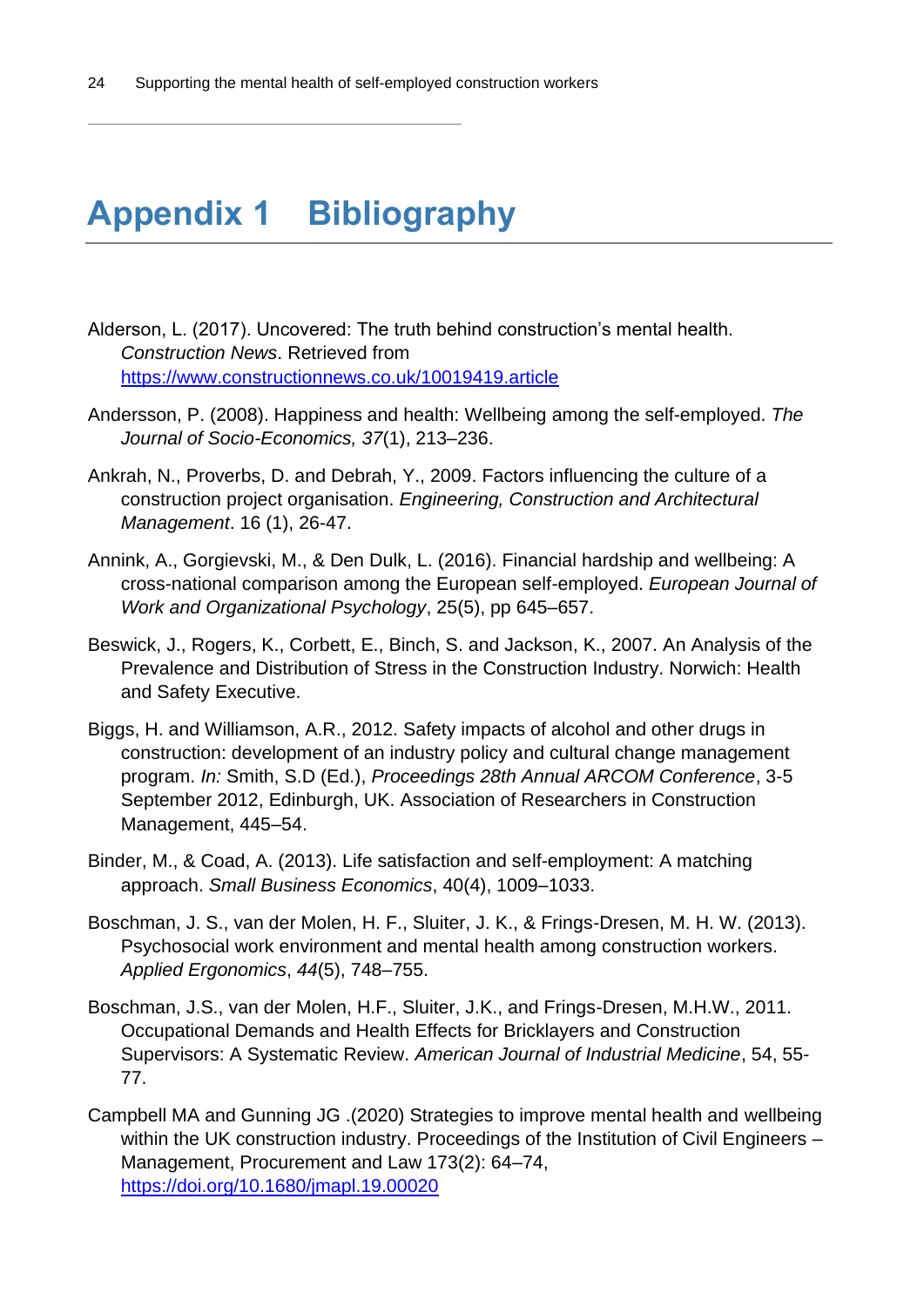- Carmichael, Fiona; Fenton, S-J.; Pinilla Roncancio, M.; Sadhra, S.; Sing, M. (2016) Workplace wellbeing programmes and their impact on employees and their employing organisations: A scoping review of the evidence base, Birmingham Business School Discussion Paper Series, No. 2016-04, University of Birmingham, Birmingham Business School, Birmingham,<http://epapers.bham.ac.uk/2103/>
- CIOB, (2020) Understanding Mental Health in the Built Environment. Retrieved from [https://www.ciob.org/industry/research/Understanding-Mental-Health-Built-](https://www.ciob.org/industry/research/Understanding-Mental-Health-Built-Environment)**[Environment](https://www.ciob.org/industry/research/Understanding-Mental-Health-Built-Environment)**
- CITB, (2021) Mental health and wellbeing research: final report". [Peterborough]. Online. Internet. 02 Mar 2022. Available: [https://www.citb.co.uk/about-citb/construction](https://www.citb.co.uk/about-citb/construction-industry-research-reports/search-our-construction-industry-research-reports/mental-health-and-wellbeing-research/)[industry-research-reports/search-our-construction-industry-research-reports/mental](https://www.citb.co.uk/about-citb/construction-industry-research-reports/search-our-construction-industry-research-reports/mental-health-and-wellbeing-research/)[health-and-wellbeing-research/](https://www.citb.co.uk/about-citb/construction-industry-research-reports/search-our-construction-industry-research-reports/mental-health-and-wellbeing-research/)
- Clement, S., Schauman, O., Graham, T., Maggioni, F., Evans-Lacko, S., Bezborodovs, N., … Thornicroft, G. (2015). What is the impact of mental health-related stigma on help-seeking? A systematic review of quantitative and qualitative studies. *Psychological Medicine*, *45*(1), 11–27.
- Courtenay, W. H. (2000). Constructions of masculinity and their influence on men's wellbeing: a theory of gender and health. *Social Science & Medicine (1982)*, *50*(10), 1385–1401.
- Crum, M., & Chen, Y. (2015). Self-employment and subjective wellbeing: A multi-country analysis. *International Journal of Entrepreneurship*, 19, 15–29.
- Cunradi, C.B., Todd, M., Duke, M., and Ames, G., 2009. Problem Drinking, Unemployment, and Intimate Partner Violence among a Sample of Construction Industry Workers and their Partners, *Journal of Family Violence*, 24, 63-74.
- Dijkhuizen, J., Gorgievski, M., van Veldhoven, M., & Schalk, R. (2016). Feeling successful as an entrepreneur: A job demands — resources approach. *International Entrepreneurship and Management Journal*, 12(2), 555–573.
- Du Plessis, K., Hoiles, L., Field, D., Corney, T., & Napthine, M. (2009). "I can cope": Young men's strengths and barriers to seeking help. *Counselling Australia*, *9*(4), 93– 99.
- Eaves, S. (2016) Building and maintaining healthy construction workers for longer working lives through better workplace design. Loughborough University. Available at: <https://hdl.handle.net/2134/21185> (accessed 18 February 2022).
- Gevaert J, De Moortel D, Wilkens M, Vanroelen C, (2018), What's up with the selfemployed? A cross-national perspective on the self-employed's work-related mental wellbeing, *SSM - Population Health*, 4, pp 317-326.
- Houle, J., Meunier, S., Coulombe, S., Tremblay, G., Gaboury, I., De Montigny, F., ... Lavoie, B. (2015). Masculinity ideology among male workers and its relationship to self-reported health behaviors. *International Journal of Men's Health*, 14, 163–182.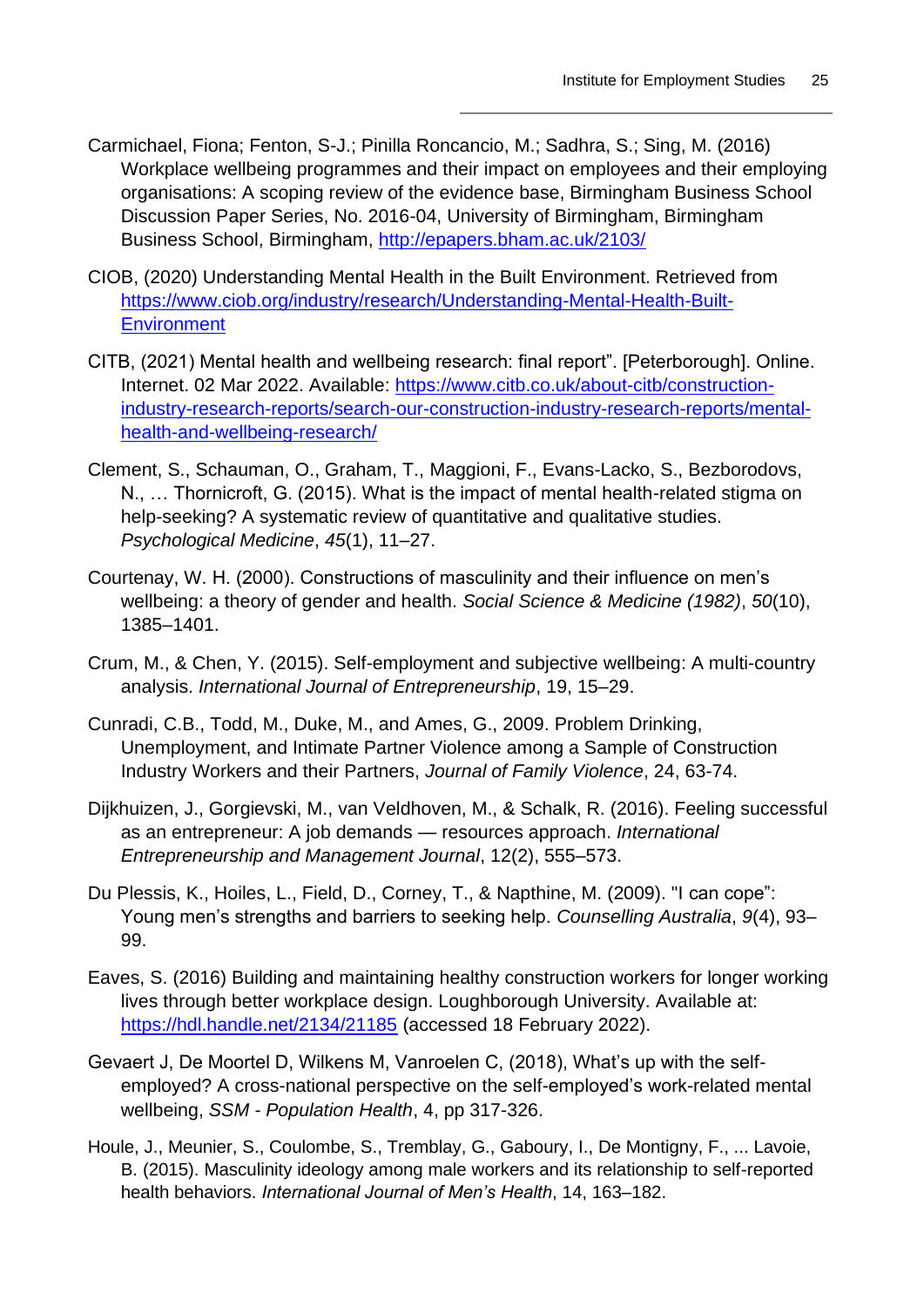- Hyytinen, A., & Ruuskanen, O. P. (2007). Time use of the self-employed. *Kyklos*, 60(1), pp105–122.
- Iacuone, D. (2005) 'Real men are tough guys': hegemonic masculinity and safety in the construction industry', *The Journal of Men's Studies*, 13(2), 247+, available: [https://link.gale.com/apps/doc/A131132222/AONE?u=anon~cc9a3857&sid](https://link.gale.com/apps/doc/A131132222/AONE?u=anon~cc9a3857&sid=googleScholar&xid=cd20a1a3) [=googleScholar&xid=cd20a1a3](https://link.gale.com/apps/doc/A131132222/AONE?u=anon~cc9a3857&sid=googleScholar&xid=cd20a1a3) [accessed 27 Feb 2022].
- King, T. L. and Lamontagne, A. D. (2021) 'COVID-19 and suicide risk in the construction sector: preparing for a perfect storm', *Scandinavian Journal of Public Health*, 49(7), pp. 774–778. doi: [10.1177/1403494821993707.](https://doi.org/10.1177/1403494821993707)
- Kotera, Y., Green, P., and Sheffield, D. (2019). Mental health shame of UK Construction Workers: Relationship with Masculinity, Work Motivation, and Self-Compassion. *Journal of Work and Organizational Psychology*, *35,* 135 - 143. <https://doi.org/10.5093/jwop2019a15>
- Lighthouse Club, (2021). Construction Suicide Rates on the Increase. Retrieved from: <https://www.lighthouseclub.org/construction-suicide-rates-on-the-increase/>
- McGee R and Ashby K (2010), *Body and Soul: Exploring the connection between physical and mental health conditions*, Lancaster: The Work Foundation.
- Mahalik, J. R., & Dagirmanjian, F. R. (2019). Working-Class Men's Constructions of Help-Seeking When Feeling Depressed or Sad. *American journal of men's health*, *13*(3), 1557988319850052.<https://doi.org/10.1177/1557988319850052>
- Meager, N. (2015). Job quality and the self-employed: Is it (still) better to work for yourself? *International Review of Entrepreneurship*, 13(1), pp 35–46.
- Minchin, R., Jr., Glagola, C., Guo, K., and Languell, J., 2006. Case for Drug Testing of Construction Workers. *Journal of Management in Engineering.* 22(1), 43-50.
- Nordenmark, M., Vinberg, S., & Strandh, M. (2012). Job control and demands, work-life balance and wellbeing among self- employed men and women in Europe. *Vulnerable Groups Inclusion*, 3(1).
- Office for National Statistics, (2021). Construction Statistics, Great Britain: 2020. Retrieved from [https://www.ons.gov.uk/businessindustryandtrade/constructionindustry/articles/constr](https://www.ons.gov.uk/businessindustryandtrade/constructionindustry/articles/constructionstatistics/2020) [uctionstatistics/2020](https://www.ons.gov.uk/businessindustryandtrade/constructionindustry/articles/constructionstatistics/2020)
- Office for National Statistics. (2019). *Employment in the UK: July 2019*. Retrieved from [https://www.ons.gov.uk/employmentandlabourmarket/peopleinwork/employmentande](https://www.ons.gov.uk/employmentandlabourmarket/peopleinwork/employmentandemployeetypes/bulletins/employmentintheuk/july2019) [mployeetypes/bulletins/employmentintheuk/july2019](https://www.ons.gov.uk/employmentandlabourmarket/peopleinwork/employmentandemployeetypes/bulletins/employmentintheuk/july2019)
- Powell, A., Galea, N., Salignac, F., Loosemore, M., & Chappell, L. (2018). *Masculinity and Workplace Wellbeing in the Australian Construction Industry*. *1*(1), 321–330. Queens University, Belfast, UK. Retrieved from [http://handle.unsw.edu.au/1959.4/unsworks\\_52529](http://handle.unsw.edu.au/1959.4/unsworks_52529)